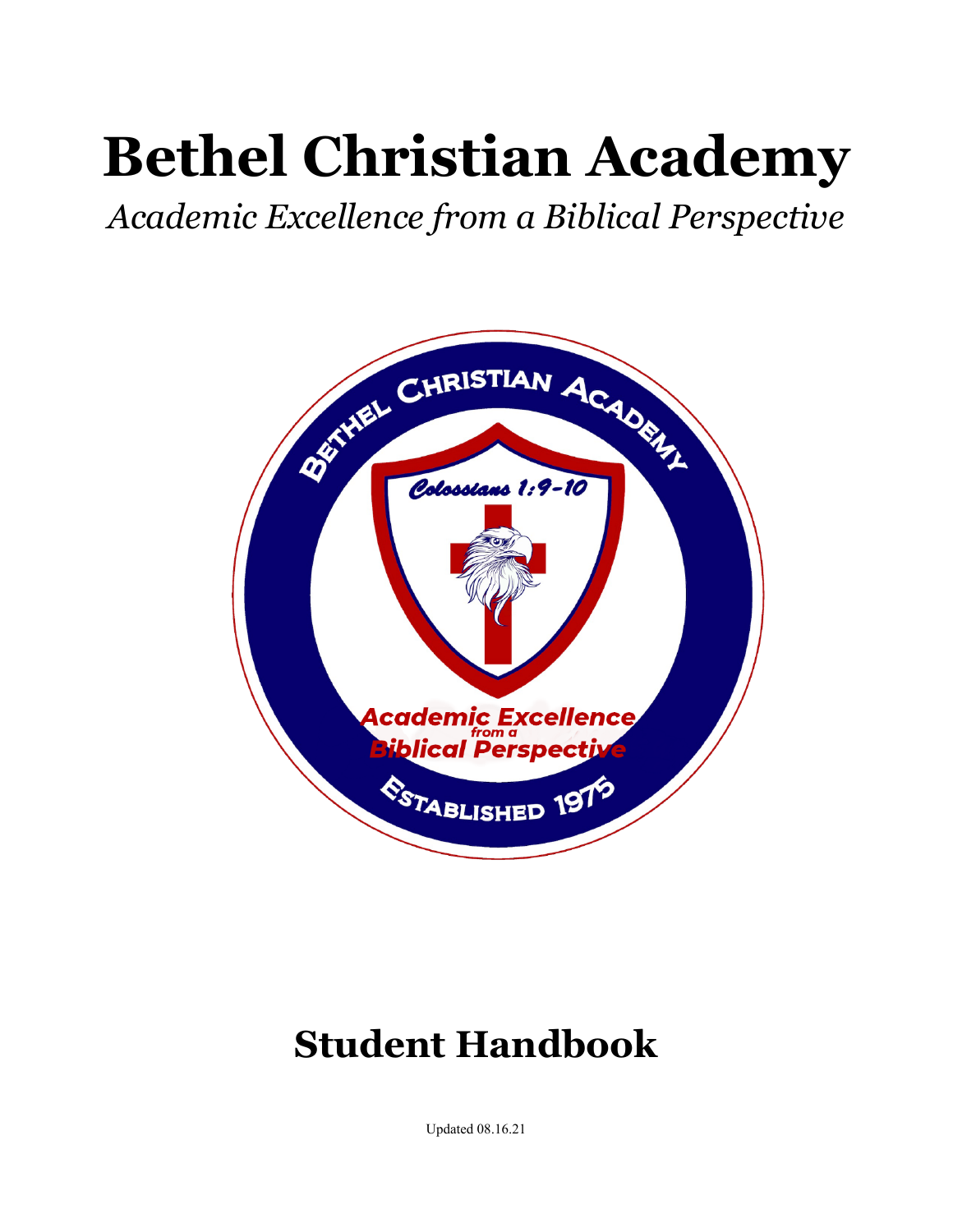# **TABLE OF CONTENTS**

| <b>Absence/Truancy Policy</b>              | 6              |
|--------------------------------------------|----------------|
| <b>Academic Program</b>                    | 4              |
| Administration of Medication               | 16             |
| Admissions                                 | $\overline{4}$ |
| <b>Age Qualification</b>                   | 5              |
| <b>Arrival and Departure Procedures</b>    | 8              |
| Attendance                                 | 6              |
| <b>BASC Behavioral Guidelines</b>          | 20             |
| Carpools                                   | 9              |
| Car Seats for Field Trips                  | 25             |
| Changes in Personal Information            | 24             |
| Chapel                                     | 24             |
| <b>Chewing Gum</b>                         | 26             |
| <b>Class Parties</b>                       | 26             |
| Code of Conduct (Student & Parent)         | 29             |
| <b>Computers and Internet Usage Policy</b> | 28             |
| <b>Consequences for Infractions</b>        | 13             |
| <b>Control of Communicable Diseases</b>    | 20             |
| Discipline/General Student Conduct         | 26             |
| <b>Discipline Guidelines</b>               | 13             |
| <b>Doctrinal Position</b>                  | 3              |
| Dress Code                                 | 14             |
| <b>Emergency Closing</b>                   | 9              |
| <b>Emergency Preparedness Drills</b>       | 25             |
| EpiPens                                    | 17             |
| Extended Care (BASC) Program               | 20             |
| <b>Field Trips</b>                         | 25             |
| <b>Financial Agreement</b>                 | 5              |
| Food Service                               | 21             |
| Free and Reduced Lunch Program             | 22             |
| Fundraisers                                | 5              |
| <b>Grading Policies and Scale</b>          | 10             |
| <b>Guidelines for Medications</b>          | 16             |
| <b>Health Policies</b>                     | 16             |
| <b>Health Screening Programs</b>           | 20             |
| Homework                                   | 26             |
| Immunizations                              | 19             |
| <b>Inhalers</b>                            | 17             |
| <b>Insurance Program</b>                   | 24             |
| Lockers                                    | 26             |
| <b>Mission Statement</b>                   | 3              |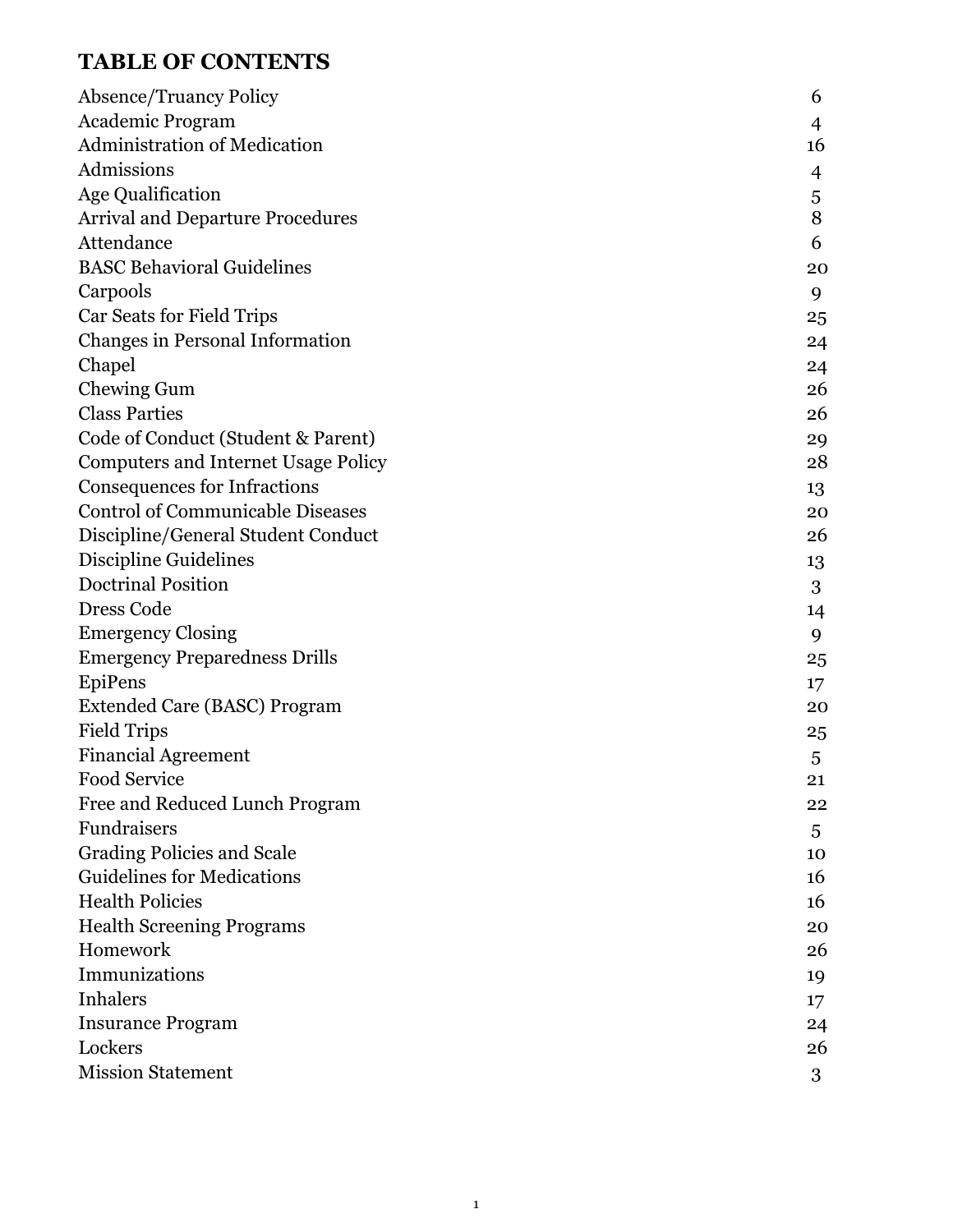# **TABLE OF CONTENTS (continued)**

| <b>Parent Teacher Conferences</b>                  | 12 |
|----------------------------------------------------|----|
| <b>Parent Volunteers</b>                           | 24 |
| Patriotism                                         | 3  |
| Promotion - Retention                              | 11 |
| Proportional Grading for Specials Classes          | 27 |
| Public Displays of Affection                       | 26 |
| Recess                                             | 25 |
| Registration                                       | 4  |
| <b>Student Records/Balance Owed</b>                | 6  |
| <b>School Hours</b>                                | 6  |
| <b>School Photographs</b>                          | 26 |
| <b>School Vision</b>                               | 3  |
| Smoking/Tobacco/Vaping Policy                      | 26 |
| <b>Sports and Extra-Curricular Activity Policy</b> | 12 |
| <b>Statement of Faith</b>                          | 3  |
| <b>Student Testing</b>                             | 9  |
| Tardiness                                          | 7  |
| Telephone Messages and Usage                       | 24 |
| <b>Textbooks</b>                                   | 10 |
| <b>Transportation Benefits</b>                     | 9  |
| Tutoring                                           | 25 |
| Valuable Items                                     | 26 |
| <b>Vending Machines</b>                            | 23 |
| <b>Visitors</b>                                    | 24 |
| <b>Wellness Policy</b>                             | 23 |
| Withdrawal                                         | 6  |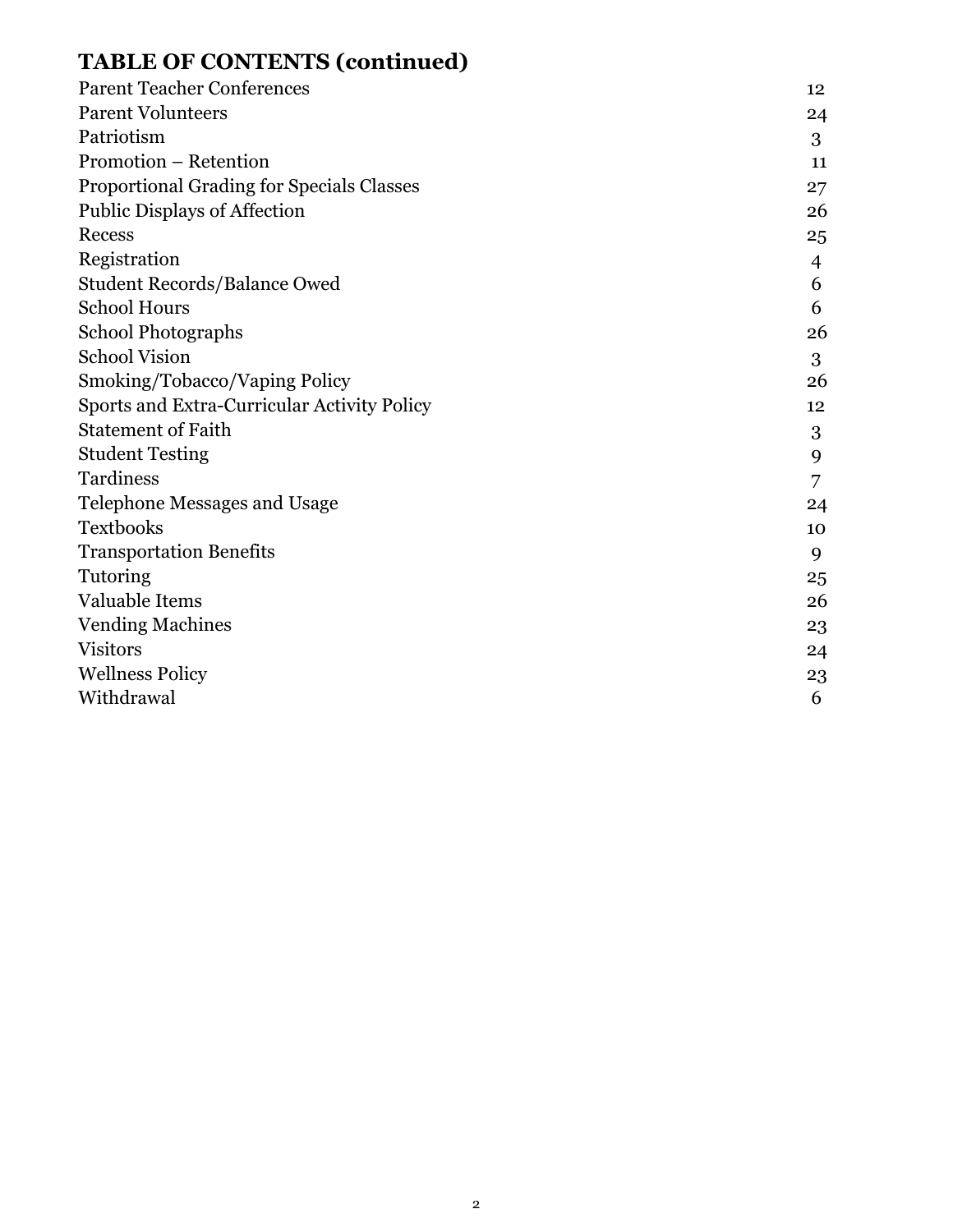#### **Mission Statement**

"Academic Excellence from a Biblical Perspective"

#### **School Vision**

"Raising up Students of Integrity who Love God and Love Others through Academic Excellence from a Biblical Perspective." We have very high expectations, not only academically, but in attitude, action, and relationship with God.

# **Statement of Faith**

#### **We believe the following truths:**

We believe the Bible to be the inspired, the only infallible and authoritative Word of God. We believe there is one God, eternally existent in three persons: Father, Son, and Holy Spirit. We believe in the deity of our Lord Jesus Christ, in His virgin birth, death through His shed blood, in His bodily resurrection, in His ascension to the right hand of the Father, and in His personal return in power and glory.

We believe in the resurrection of both the saved and the lost; they that are saved unto the resurrection of life; and they that are lost unto the resurrection of damnation.

We believe in the spiritual unity of believers in our Lord Jesus Christ.

We believe in the present ministry of the Holy Spirit by whose indwelling the Christian is able to live a godly life.

#### **Doctrinal Position**

Though we have many denominations represented at Bethel Christian Academy, we experience great unity. God is blessing us because we strive to place Jesus Christ at the focal point of everything we do.

We all believe in the central message of the Word of God and stand solidly behind our Statement of Faith. We will not compromise on these central doctrines of the Word of God. We realize that as Christians there are some differences that are peculiar to our particular denominations. When these particular issues arise, students are teachers are encouraged to explain their specific belief and the reasons for it without judgment on those who believe differently (assuming that belief is not contrary to the Word of God.)

# **Patriotism**

The school plays an important part in developing patriotism. We expect the students to respect our country, its symbols and government, and to feel proud to be an American. Students are taught to respect other cultures as children of God.

# **Pledges**

At the beginning of every school day, BCA students will stand and recite the following pledges:

# **American Flag**

I pledge allegiance to the flag of the United States of America, and to the Republic for which it stands, one nation under God, indivisible, with liberty and justice for all.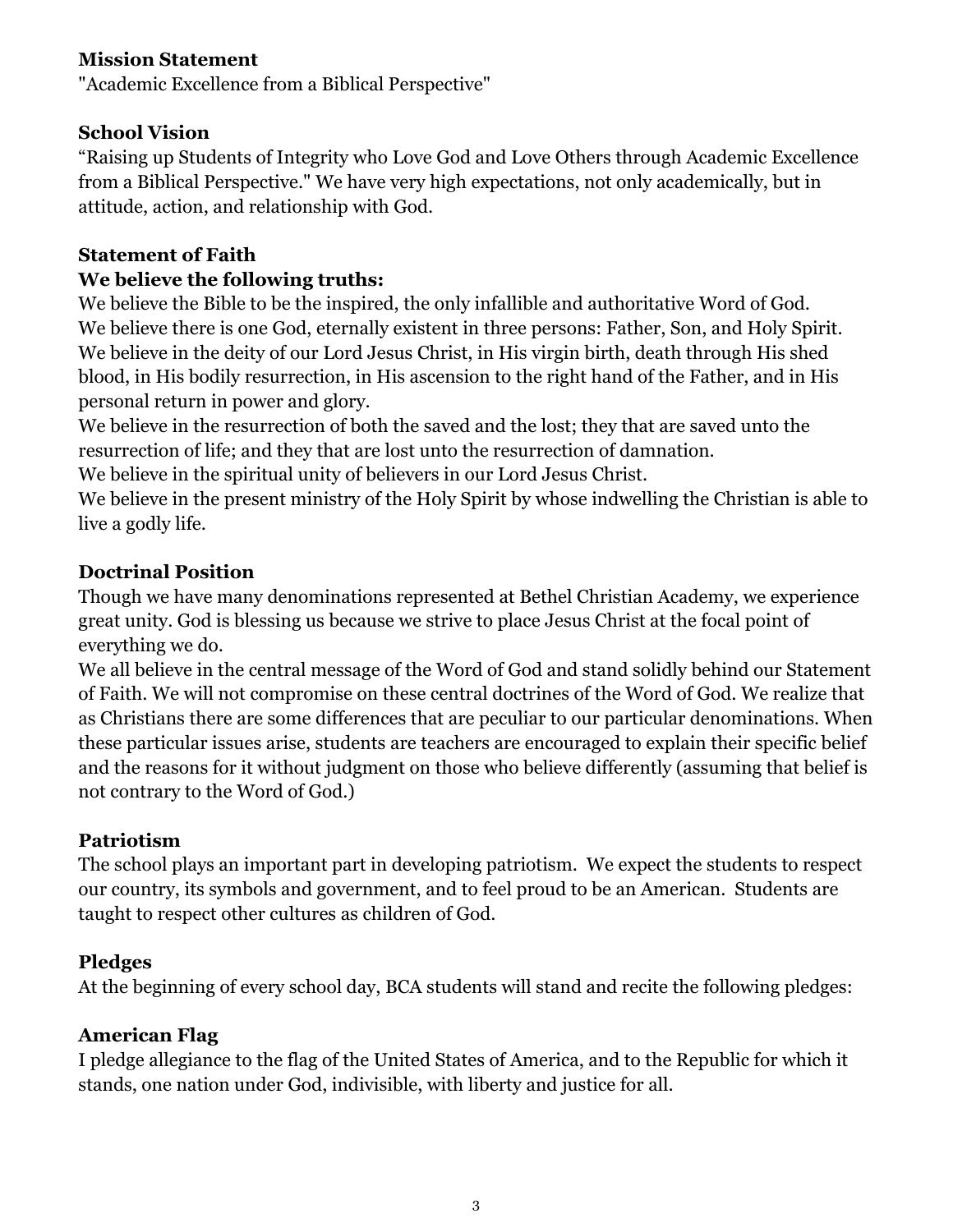# **Christian Flag**

I pledge allegiance to the Christian flag, and to the Savior for whose kingdom it stands. One Savior, crucified, risen, and coming again, with life and liberty for all who believe.

# **Bible**

I pledge allegiance to the Bible, God's Holy Word: I will make it a Lamp unto my feet and a Light unto my path; I will hide its word in my heart that I might not sin against God.

# **Academic Program**

Bethel Christian Academy meets or exceeds the academic requirements outlined in state and national standards as prepared by the Ohio Department of Education.

# **Accreditation and Affiliation**

Bethel Christian Academy is accredited by the Ohio Department of Education. Our school is also a member of the Association of Christian Schools International.

# **Admissions**

Bethel Christian Academy recruits and admits students of any race, color, or ethnic origin to all rights, privileges, programs and activities. The school respects the religious preferences of parents and students; however, all classroom instruction is in the context of the stated doctrinal position of the school. The school maintains the right to refuse admission to students not meeting the school's academic requirements or the student's attitude displaying a lack of willingness to meet the code of conduct of the school.

BCA holds that a good working relationship with families is the utmost in educating a child. It is highly important that the school and the family work together to achieve the best education for students. For this reason, Bethel Christian Academy has the right to refuse admission to any family or student whom they find unsupportive of the school's policies and personnel. There is a 45-day probation period for all new students.

# **Registration**

A registration fee is required to ensure the acceptance or re-enrollment of the student and is due with the application. This fee is non-refundable.

All students NOT submitting results of recent standardized achievement tests will be required to take a school administered achievement test in math and reading before acceptance is finalized. The fee for this test is \$30.

All students enrolling at Bethel Christian Academy will be assigned to a classroom after the entrance level examination. Any grade placement prior to receipt of school records is tentative.

All classes have a limit on enrollment in order to give the students the personalized attention they deserve. Qualified students will be accepted in order of their submitted registration. Returning students are given preference in enrollment up to March 1. When the limit of enrollment of the class has been reached, qualified students will be placed on a waiting list.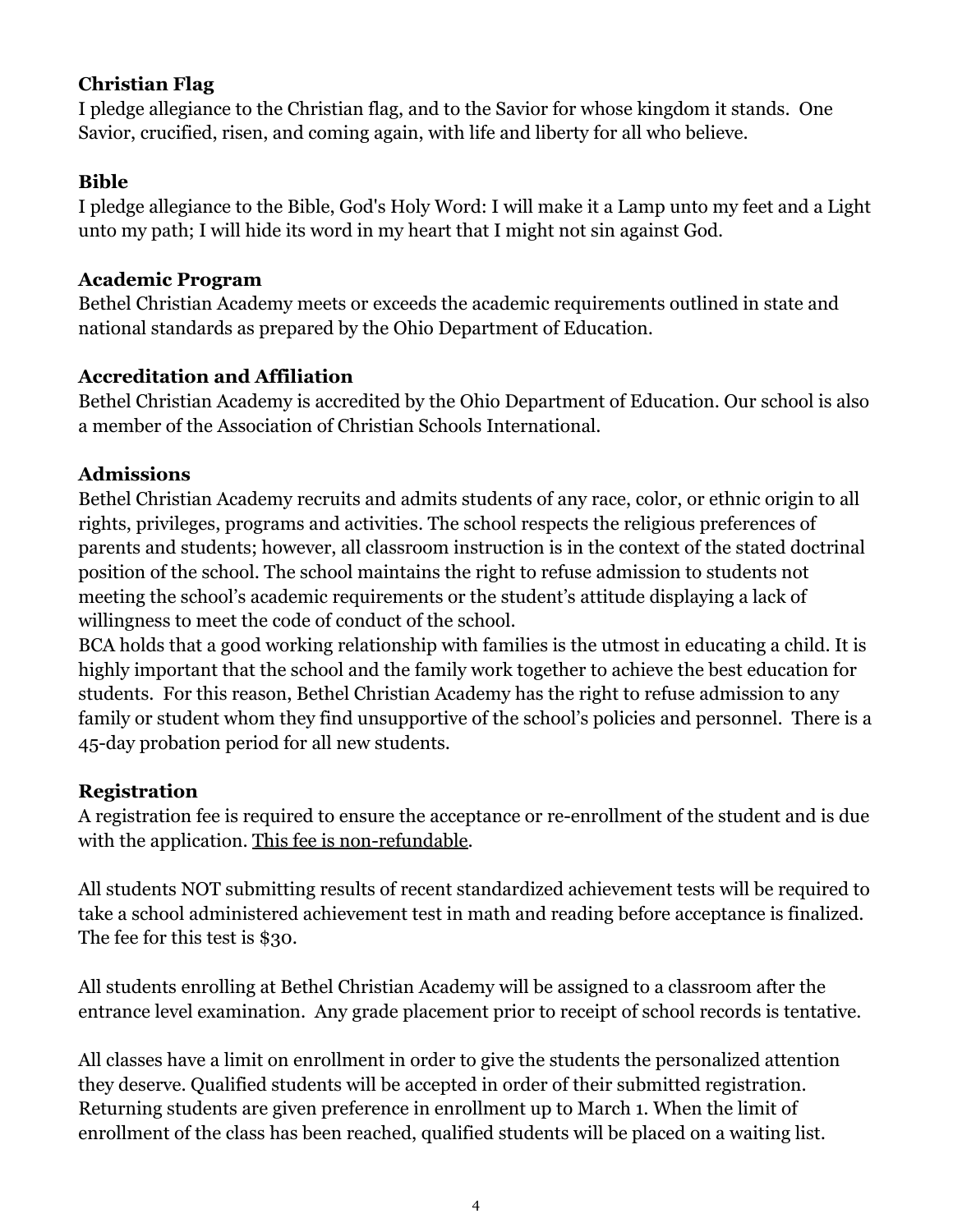# **Age Qualifications**

Pre-Kindergarten is offered at Bethel Christian Academy. Children enrolling in the Pre-Kindergarten program must be three years of age and potty-trained before they can be accepted into the Pre-K3 program. To be admitted into the Pre-K4 program, students must turn 4 years old by September 30<sup>th</sup> of the year enrolled. The administration reserves the right to deny admission based on social and emotional maturity. All decisions of the administration are final.

Kindergarten is offered for 5-year olds. Children enrolling in K-5 program must be five years of age before September 30<sup>th</sup> of the same year. An entrance test is required for all newly enrolled Kindergarten students. The fee for this test is \$30.

Students entering first grade must be 6 years of age by September 30<sup>th</sup> of the year enrolled.

# **Financial Agreement**

Bethel Christian Academy is dependent upon tuition and school fees for their operation. Tuition payments must be made on a prompt and regular basis. Tuition payments are due the **tenth** of each month. The first tuition payment is due August 10<sup>th</sup> and the last payment is due May 10<sup>th</sup>. **If the first payment is not made by August 20th , the student will not attend school until BCA receives verification from FACTS Tuition that payment has been made.** If tuition is not paid by the 10<sup>th</sup> of the following month the student will not be eligible to return to class until the entire amount due is paid in full. A \$15.00 late fee will be charged on accounts paid after the 20<sup>th</sup> of the month. A \$35.00 charge will be added for all returned checks. If a family would like to pay the tuition in full, they will receive a  $5\%$  discount if paid by August  $1^{st}$ . Tuition payment for the full year, or 2 payments (1st half in August and 2nd half in January), are the only payments for tuition which will be accepted at the school. All other tuition payments must be made to the FACTS Tuition.

# **Fundraisers**

Fundraisers at BCA are carefully planned with motivating incentives for families. The purpose of the fundraisers is to fill the tuition gap. The gap is a difference between the tuition that is charged and the actual cost of educating a student. BCA has always tried to maintain a tuition that is affordable for most families in spite of rising costs all around us.

There are two main fundraisers each year. All families are required to participate in these main fundraisers. In lieu of participation, families may donate a minimum "opt out fee"of \$260 per student. *For the 2021-22 school year, there will be no mandatory fundraisers due to the uncertainty of COVID-19. We will look to resume mandatory fundraisers for the 2022-23 school year.*

# **Before & After School Care Payments**

Before and After School Care (BASC) charges will be billed monthly and are due by the  $10<sup>th</sup>$  of the following month. BASC payments are made directly to the school by cash, check, or online via ParentsWeb. If the BASC bill is not paid by the  $20<sup>th</sup>$  of the month a \$15.00 late fee will be applied to the account. If a BASC bill is 50 days past due, the child will not be able to attend the BASC program until the account is paid in full.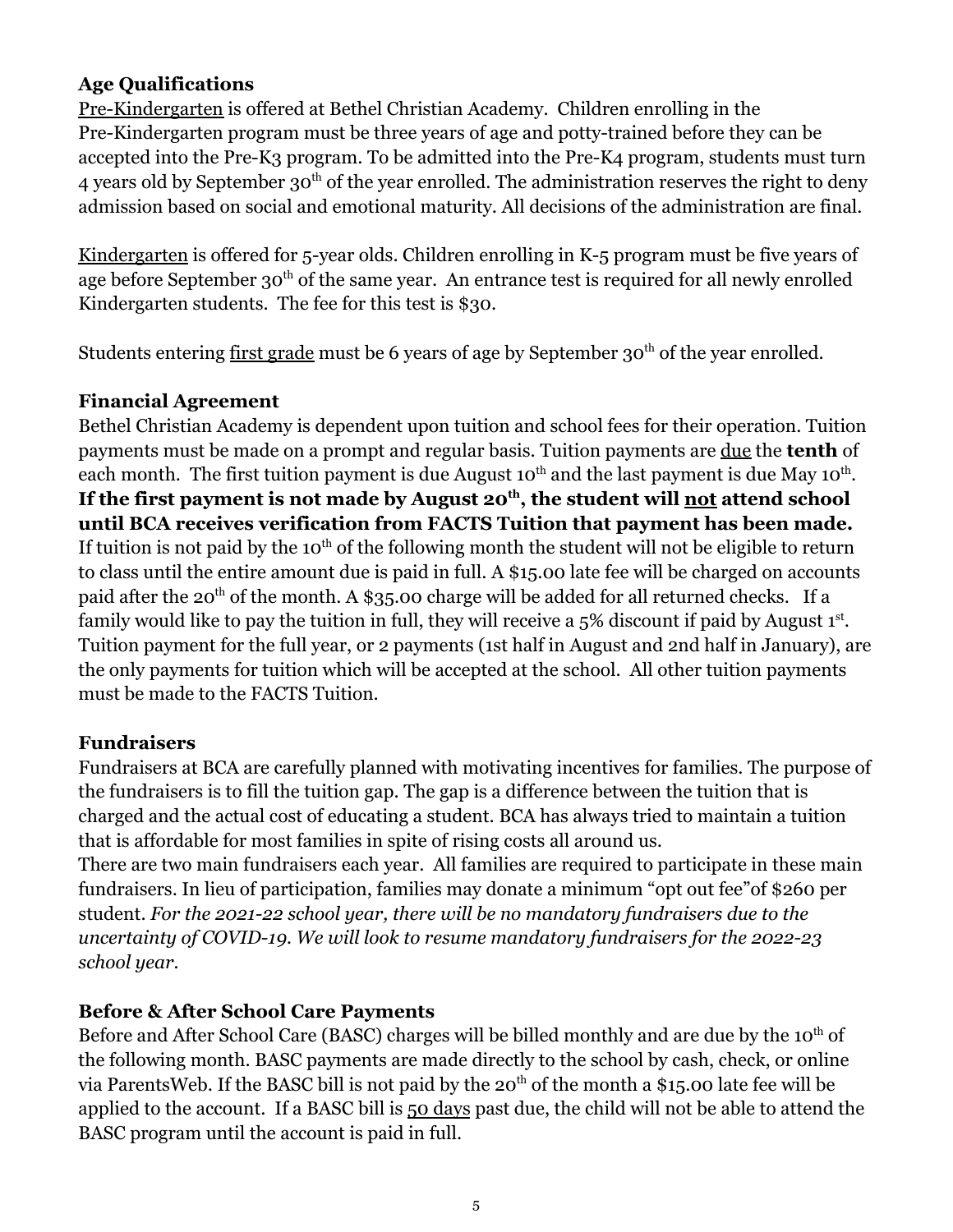#### **Student Records/Balance Owed**

Report cards and student records will not be available to parents unless all balances, including tuition, fees, BASC charges, etc., are paid in full. Cumulative records will not be transferred until balances are paid..

#### **Tuition Assistance**

A limited amount of tuition assistance is available to families with special financial needs. The EdChoice Scholarship, a program through the state of Ohio that pays the full tuition for eligible families, is available for families who meet the income requirements.

# **Withdrawal**

Parents must notify the school office of their plans to withdraw their child. All money owed and school property must be returned and/or paid before the withdrawal is complete. If notice is not given, the parent is responsible for a half-month's tuition. Because of vacation & holidays in December, any student attending classes in December will be charged for the full month. If appropriate notice is given to BCA, tuition will be calculated at the date of withdrawal. Tuition that has been paid in full will be re-reimbursed after appropriate notice is given and the final date of attendance is calculated. One-half (1/2) month's tuition and all fees owed will be required if the student is expelled.

# **School Hours**

| Daily for all Grades               | $8:15$ am - 3:00pm                     |
|------------------------------------|----------------------------------------|
| $\frac{1}{2}$ Day Pre-Kindergarten | $8:15$ am – 12:15pm (or 8:15am-1:15pm) |
| KinderCare*                        | $1:00 \text{pm} - 3:00 \text{pm}$      |
| <b>Before School Care</b>          | $7:00am - 8:00am$                      |
| <b>After School Care</b>           | $3:30 \text{pm} - 6:15 \text{pm}$      |
|                                    |                                        |

*\*KinderCare is defined as the second half of the day for students ½ day Pre-K students.*

# **Attendance**

School hours are 8:15am to 3:00pm. Students who are not at school by 8:25 will be considered tardy. It is important that students be in school every day. When circumstances prevent this and a student misses school, he/she must make up any work missed. It is the student's responsibility to obtain all missed assignments.

# **Absence/Truancy Policy**

Per Ohio House Bill 410, the definition of '**habitual truant**' is: Absent 30 or more consecutive hours (3.75 days) without a legitimate excuse; absent 42 or more hours (5.25 days) in one school month without a legitimate excuse; absent 72 or more hours (9 days) in one school year without a legitimate excuse.

Per Ohio House Bill 410, the definition of '**excessive absences**': Absent 38 or more hours (4.25 days) in one school month with or without a legitimate excuse; absent 65 or more hours (8.125 days) in one school year with or without a legitimate excuse.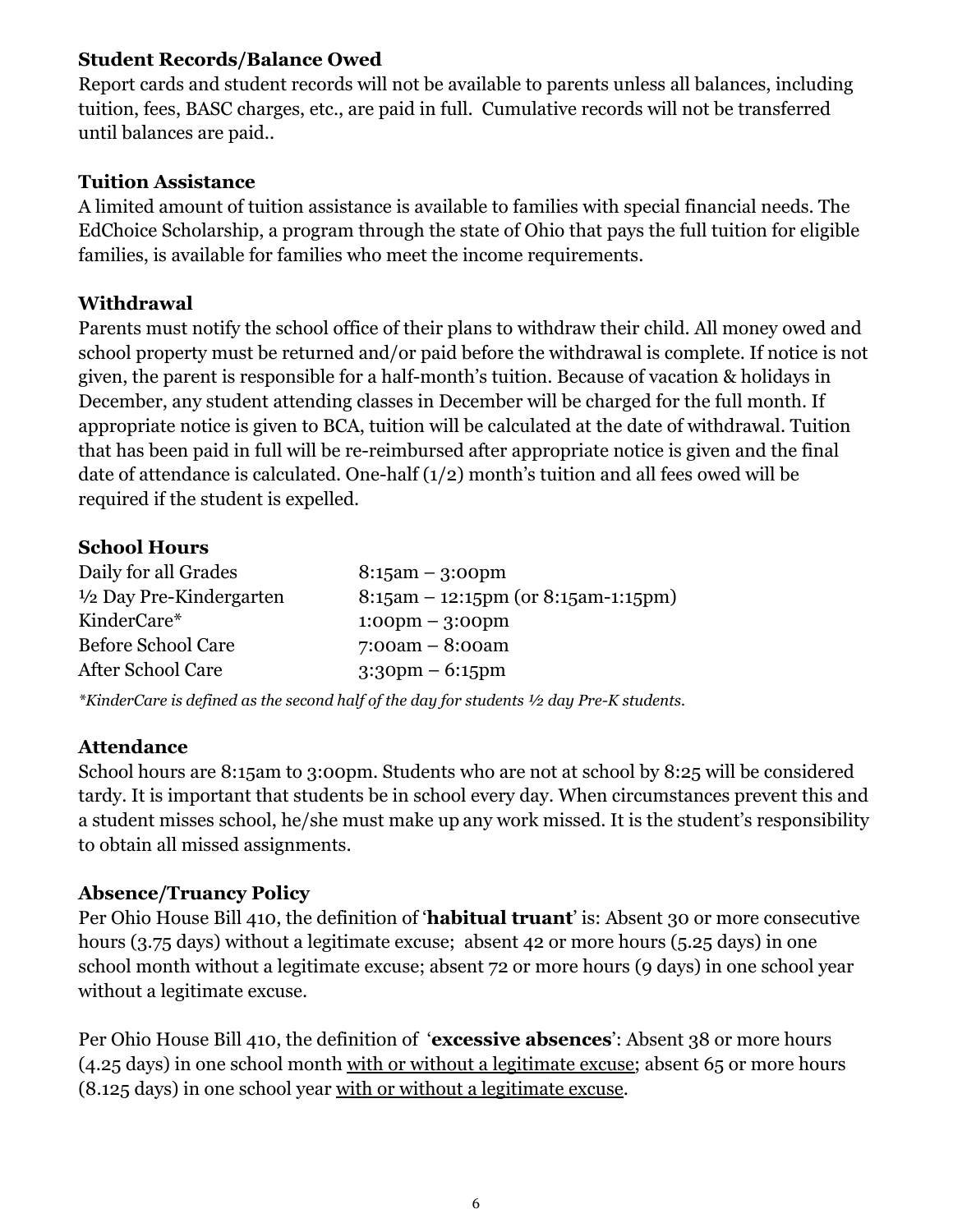# **School Responsibilities when a Child has Excessive Absences** (per Ohio House Bill 410)

When a student is excessively absent from school, the following will occur: 1. The district will notify the student's parents in writing within seven days of the triggering absence; 2. The student will follow the district's plan for absence intervention; and 3. The student and family may be referred to community resources.

#### **School Responsibilities when a Child is Habitually Truant** (per Ohio House Bill 410)

When a student is habitually truant, the following will occur:

1. Within seven days of the triggering absence, the district will do the following: a. Select members of the absence intervention team; b. Make three meaningful attempts to secure the participation of the student's parent or guardian on the absence intervention team. 2. Within 10 days of the triggering absence, the student will be assigned to the selected absence intervention team; 3. Within 14 days after the assignment of the team, the district will develop the student's absence intervention plan; 4. If the student does not make progress on the plan within 61 days or continues to be excessively absent, the district will file a complaint in the juvenile court.

# **Excused and Unexcused Absences**

A "legitimate excuse," or "excused absence" is one due to illness of the student, serious illness or death in the family, or medical appointments for the student. For any absence due to a medical appointment, students must submit a doctor's note. Absences not falling within these categories will be considered unexcused. A parent must call the school office each day to report a student's absence by 10:00am the day of the absence. If contact is not made, the absence will be considered unexcused. If an absence is unexcused, no credit will be given for schoolwork missed. Per the state of Ohio , students who have more than 20 unexcused absences for the entire year are not eligible to renew their EdChoice Scholarship.

# **Extended Absence Due To Illness**

If a student is absent from school for more than 3 consecutive days, he/she will be required to bring a doctor's note with an explanation for the absence. After 3 consecutive days absent due to illness, the parent must contact the school to schedule a time to pick up the student's missed assignments in order to prevent excessive make-up work for the student upon return.

# **Pre-Arranged Absences**

For special situations, an "Absence Request and Report Form" may be obtained from the office. Parents must submit a written note indicating the date of and explanation for the proposed absence at least **one week** (7 days) prior to the student's absence from school. All assignments must be completed within two days after the student returns to school or the assignment will be counted as a 0%. We encourage parents to plan family vacations during scheduled school breaks.

# **Notification of Absences**

Per Ohio House Bill 66, the school must attempt to contact the parent, guardian, or caregiver of any student who is absent without legitimate excuse from the school within 120 minutes of the start of the school day. BCA will fulfill this requirement via an email from the school office no later than 10:25am.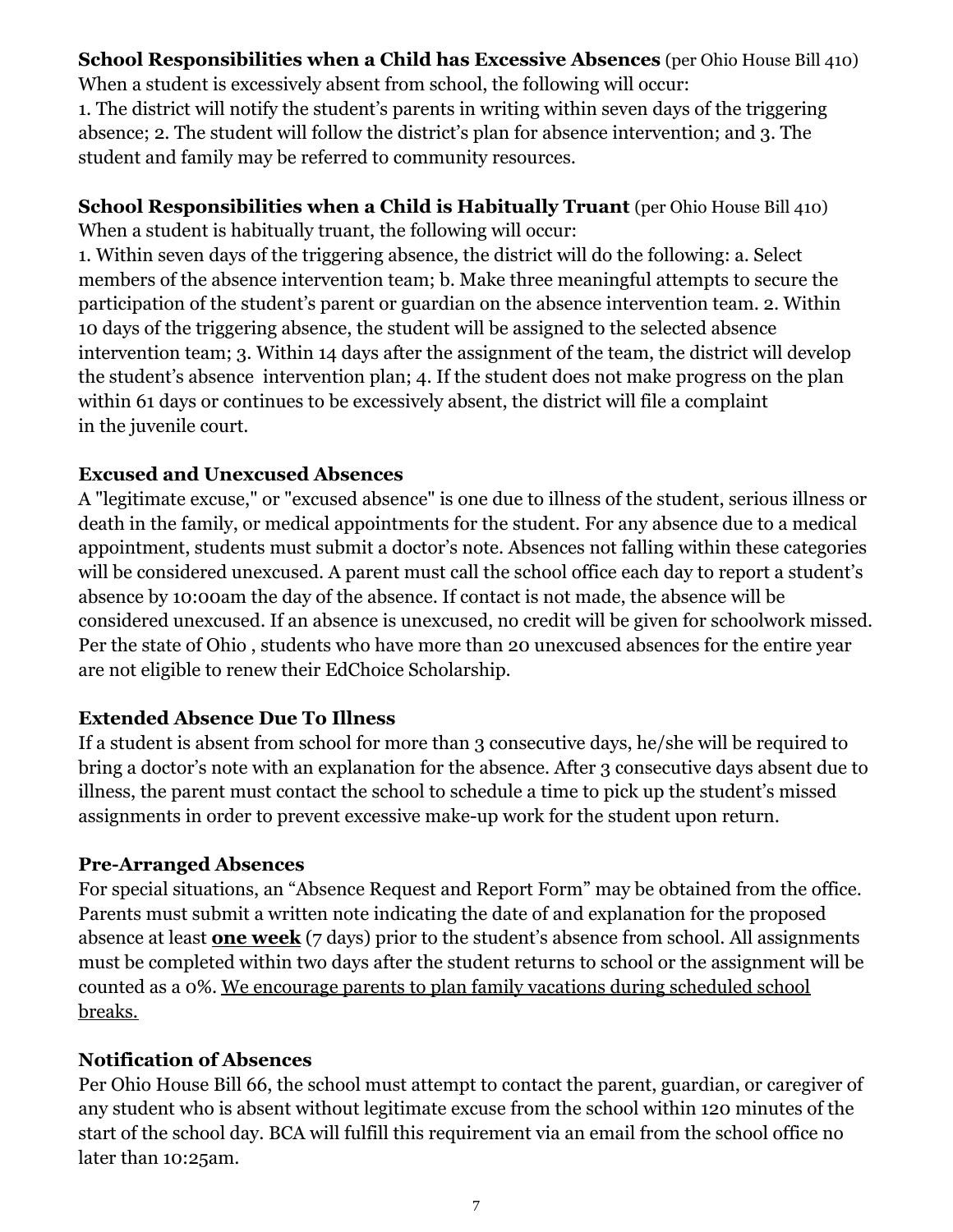# **Tardiness**

It is the parents responsibility to see that students arrive at school on time each day. The first few minutes of class are very important. Directions and instructions are given for the day, attendance is taken, and assignments are handed in. When a student arrives late, he/she misses important information and it disrupts the educational process for the entire class. Students will be considered tardy if he/she arrives at school after 8:25am. If a student is tardy, he/she must obtain a tardy slip from the school office.

# **Excused Tardiness**

Latecomers are excused for reasons of personal illness, family illness, family emergencies, a major traffic disturbance (affecting multiple families), excessive snow, or a car breakdown. Being tardy due to strong-willed children, a missed alarm, forgotten items, carpool problems, or heavy traffic is not excused. Parents must contact the attendance office when arriving late/ tardy. In order to qualify for a ½ day attendance, full-day students must arrive before 11:45am and half-day students before 10am.

#### **Unexcused Tardiness**

Unexcused tardies count toward the hourly attendance record that BCA is required to report to the state of Ohio. After 6 unexcused tardies in one quarter, parents will be contacted. Continued tardiness may result in truancy and/or loss of EdChoice Scholarship or financial aid.

# **Early Pick Up**

A parent must contact the office beforehand and give an appropriate reason for signing out a student. If a student becomes ill (throwing up and/or fever over 100.0 degrees Fahrenheit) during the day and needs to be sent home, the office will notify the parent or guardian to pick up the ill child. Parents must notify the teacher if they plan to pick up their child from school before dismissal at 2:56pm.

# **ARRIVAL AND DEPARTURE PROCEDURES**

All families will be required to comply with the traffic procedures as designated in these instructions. All family members (grandparents, aunts and uncles, siblings, babysitters, etc.) involved in dropping off or picking up students should be advised of specific instructions, and understand the requirement to follow them. *Parents entering the parking lot during recess time must enter slowly (not more than 10 mph) and carefully.*

# **Arrival**

Please enter the EAST DRIVE (not at the traffic light.) Drive to the back of the parking stop outside the main school entrance. Students will enter directly into the gym and go to their assigned class line. Parents are not permitted to walk students into the building for the safety of all of our students, but may park and walk them to the entrance if they choose. When pulling up to the doors, please be aware of the cars that are waiting behind you. If your child requires much assistance, please consider parking as to not hold up traffic. After you have dropped off your children, proceed forward and turn right around the corner and exit using the WEST DRIVE (at the traffic light.) For security purposes, all entrances to Bethel Christian Church & Academy will remain locked when students are present.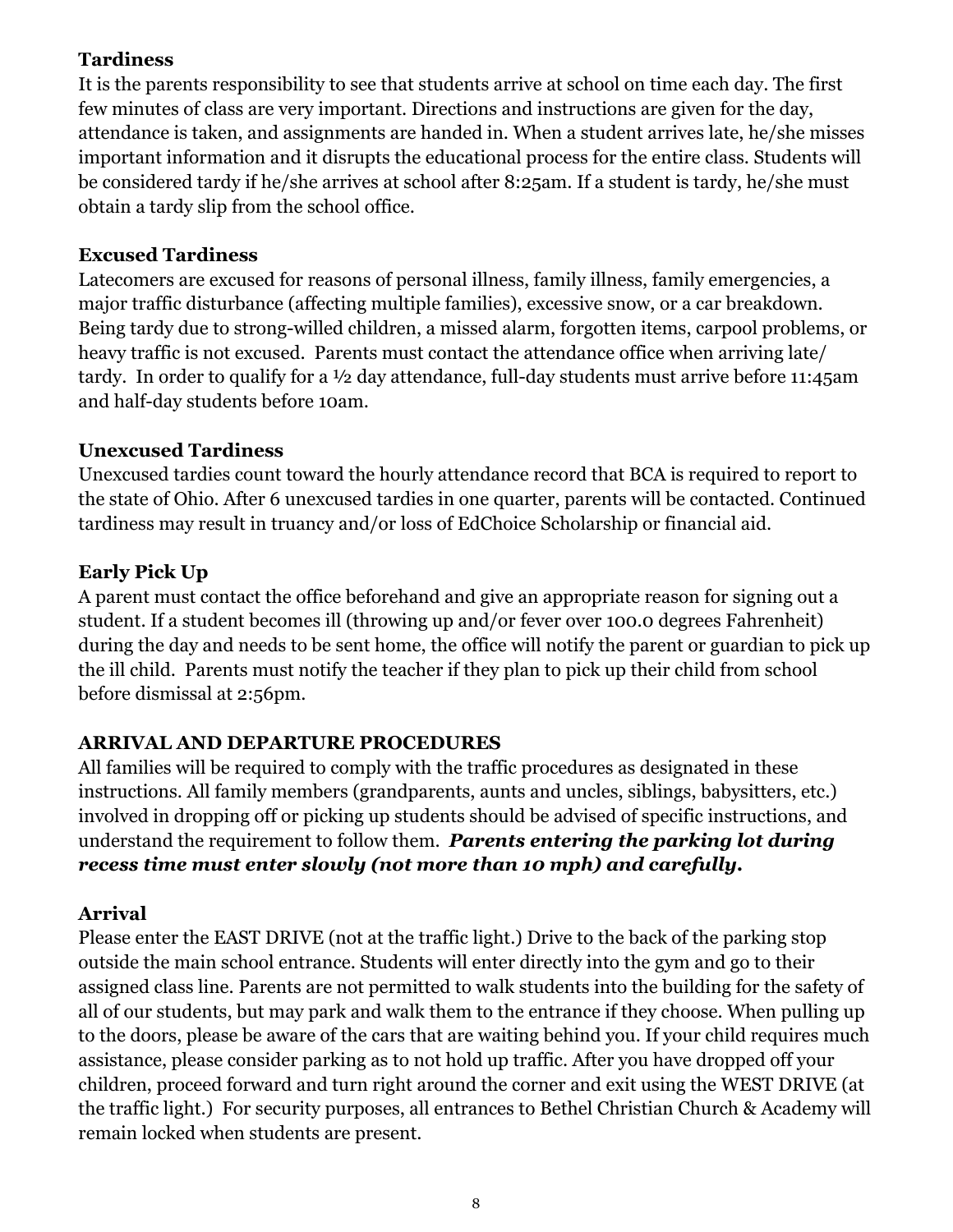#### **Dismissal**

Please enter the EAST DRIVE, not at the traffic light. Pull to the back parking lot to the assigned door and hold up your number so that the teachers on duty can send your child out. Please be aware that at certain times the parking lot is very busy with people walking to and from cars as well as cars and buses entering, loading, and exiting. Please use extreme caution and care whenever you enter or leave the school parking lot. If your child requires much assistance, please consider parking as to not hold up traffic. Dismissal is at 3:00 p.m. Parents are not permitted to enter the building or go to classrooms, lockers, etc. without an appointment. Students may not return to the classroom for forgotten items after dismissal unless accompanied by a staff member.

**Half Day Dismissal** for Pre-Kindergarten students will require parents to enter through the EAST DRIVE, park in the lot, come in to sign out their child, then exit at the light.

#### **Carpools**

If parents desire, they may contact other families to form a carpool. The school cannot be responsible for the safety of children in any carpool. Please be sure that the driver is adequately covered with insurance. All students are to be dropped off on school property, and will not be permitted to leave the school without written permission from the parents or until picked up by parents or carpool in the afternoon. Unless there is an emergency, please make all carpooling arrangements prior to the school day.

#### **Emergency Closing of School**

During inclement weather, BCA may be closed. The administrator will consider the safety of all students, and make announcements on: Social Media, BCA website, One Call Now voice call or text, and local television affiliates.

# **All regulations and procedures are implemented with the safety of our students in mind. We appreciate your compliance with these procedures.**

# **Transportation Benefits**

Since we are a State of Ohio chartered school, students grades Kindergarten through 8th grade may be eligible to receive busing benefits through their local school districts. Your local district may determine that transportation via a school bus is impractical, and may pay a transportation reimbursement to the parent or guardian in lieu of providing such service. The amount will be calculated by the local school district. Pre-K students are not eligible for transportation. At the beginning of each school year, we will notify your local school district of your enrollment at BCA. Each district has different procedures for transportation and/or reimbursement. If the district contacts our office with necessary paperwork we will forward it to you. If you are unsure of the procedures used by your local district, please contact your local school district's transportation department.

# **Student Testing**

Bethel Christian Academy provides testing in the cognitive, physical, and diagnostic domains in accordance with state and federal guidelines.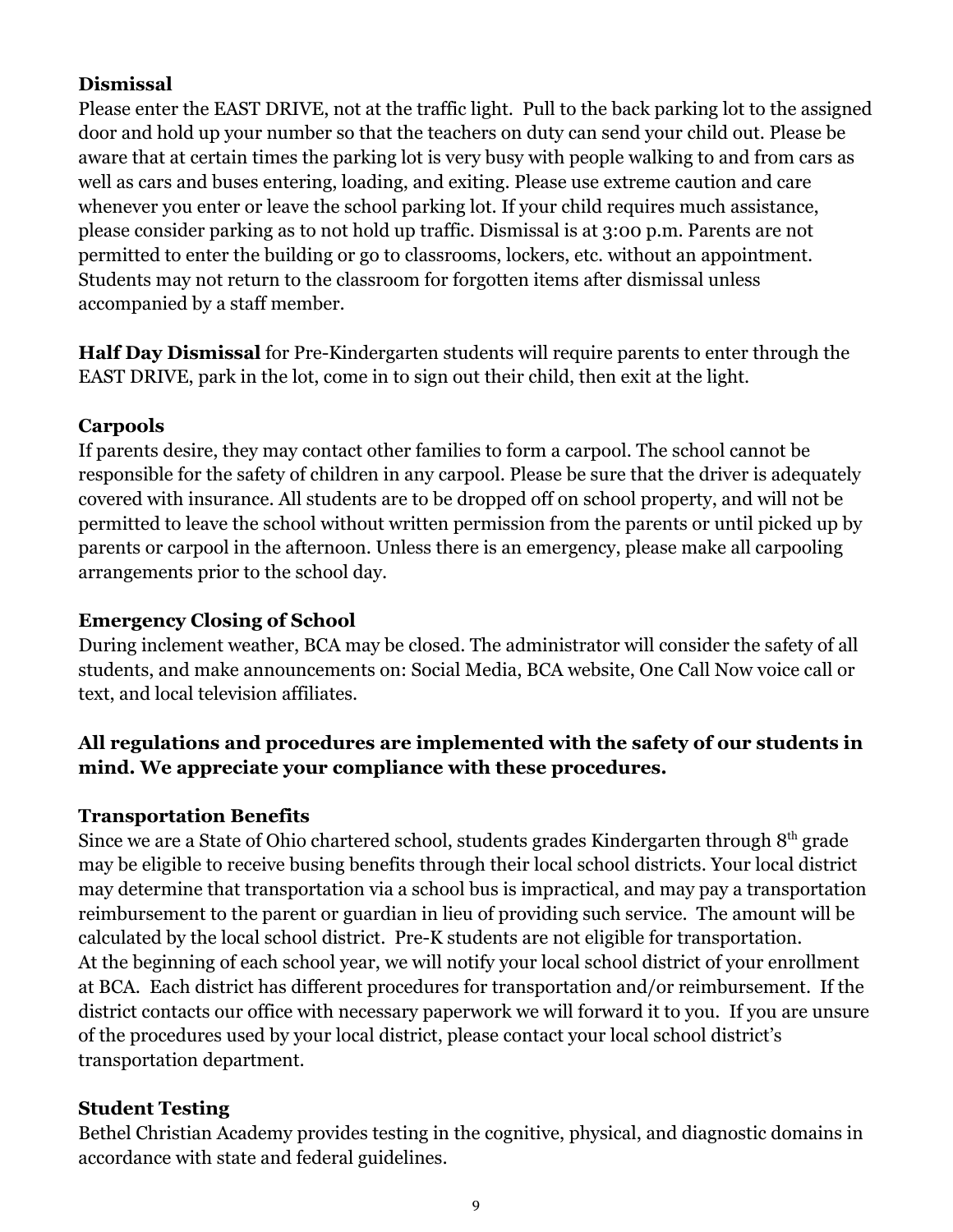# **A. Physical**

The school nurse and speech pathologist will screen students new to Bethel Christian Academy. This includes vision, speech, and hearing, and other health screenings, if necessary.

# **B. Cognitive**

New students must schedule an appointment for an entrance level testing before entering BCA unless records are forwarded from their previous school, including report cards and standardized test scores. A screening assessment will be administered to new Kindergarten and second grade students. New students in grades  $3<sup>rd</sup>$  through  $8<sup>th</sup>$  who have not provided standardized test scores from their previous school will be given a standardized test as well. This will determine a student's performance in the areas of mathematics and reading and compare the results to a national sample.

# **Standardized Achievement Tests**

All students in kindergarten through eighth grade will take some form of standardized test as determined by Bethel Christian Academy and in accordance with guidelines from the state of Ohio. These tests measure the students' achievement for the year and teachers and parents can use the results to compare growth in specific areas with the previous years' test results. Information received from these tests can be used to determine whether a student is working up to his or her potential in specific areas.

# **Textbooks**

Student textbooks are purchased by BCA for classroom use. Some of these are consumable products and will go home with the child at year-end while others are used over a period of several years. All students are required to treat all property with respect and care. Additional charges will be assessed if proper care is not taken and repair/replacement of any materials becomes necessary.

# **Reports to Parents**

The school year is divided into four quarters. Report Cards will be issued at the completion of each marking period utilizing the following standards. Student grades will be updated weekly, and Progress Reports are available mid-quarter. Parents are encouraged to check their students' progress online often throughout each grading period.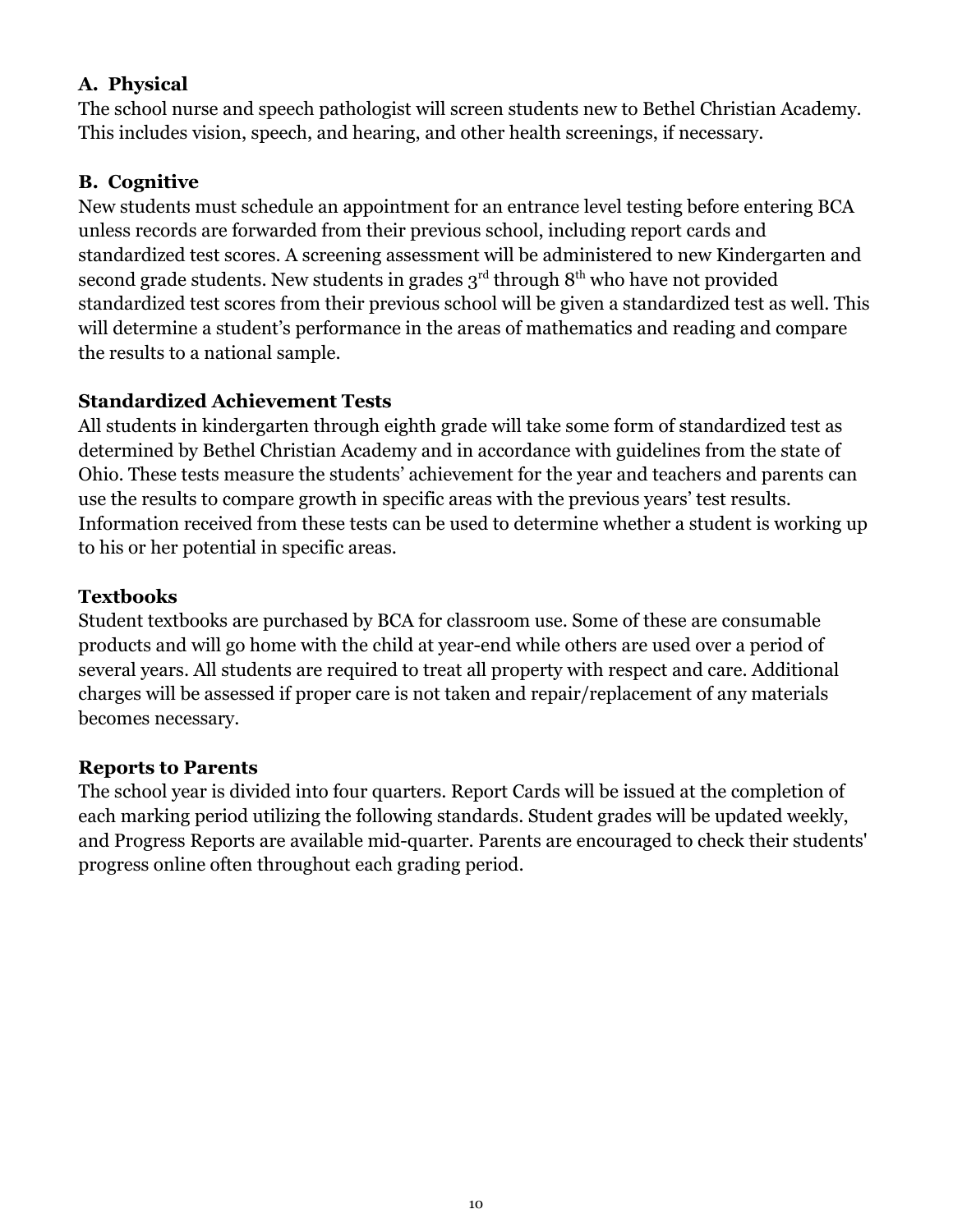# **Grading Policy and Scales PreK & Kindergarten** – All subjects will use the following O-S-N Scale:

- O Outstanding S+ Above Satisfactory Level S Satisfactory S- Below Satisfactory Level
- N Needs Improvement

**\*Grades 1 & 2** will use the A-F Grade Scale and the O-S-N Scale for the following subject areas: A-F Scale Bible, Reading, Math, Social Studies, Science, English, and Spelling

O-S-N Scale

Art, Music, Physical Education, and Tech.

**\*Grade 3-5 w**ill use the A-F Grade Scale and the O-S-N Scale for the following subject areas:

A-F Scale Bible, Reading, Math, English, Spelling, Social Studies, Health and Science.

O-S-N Scale

Music, Art, Physical Education, and Tech.

**\*Grade 6-8** will use the A-F Grade Scale for all subject areas:

| Letter | Grade                |         | <b>Comparative Scale for Elementary</b> |
|--------|----------------------|---------|-----------------------------------------|
| A+     | 100-97               | $A=O$   | Outstanding                             |
| A      | $96 - 93$            |         | B=S+ Above Satisfactory Level           |
| A-     | $92 - 90$            | $C = S$ | Satisfactory                            |
| $B+$   | 89-87                | $D=S-$  | Below Satisfactory Level                |
| B      | 86-83                | $F=N$   | Needs Improvement                       |
| B-     | 82-80                |         |                                         |
| $C+$   | 79-77                |         |                                         |
| С      | 76-73                |         |                                         |
| C-     | 72-70                |         |                                         |
| D+     | 69-67                |         |                                         |
| D      | 66-63                |         |                                         |
| D-     | 62-60                |         |                                         |
| F      | 59 and Below-Failing |         |                                         |

# **Promotion-Retention**

Student promotion and retention is based on ability to function adequately at the next grade level. Low academic progress, especially in reading, language, and math and/or low social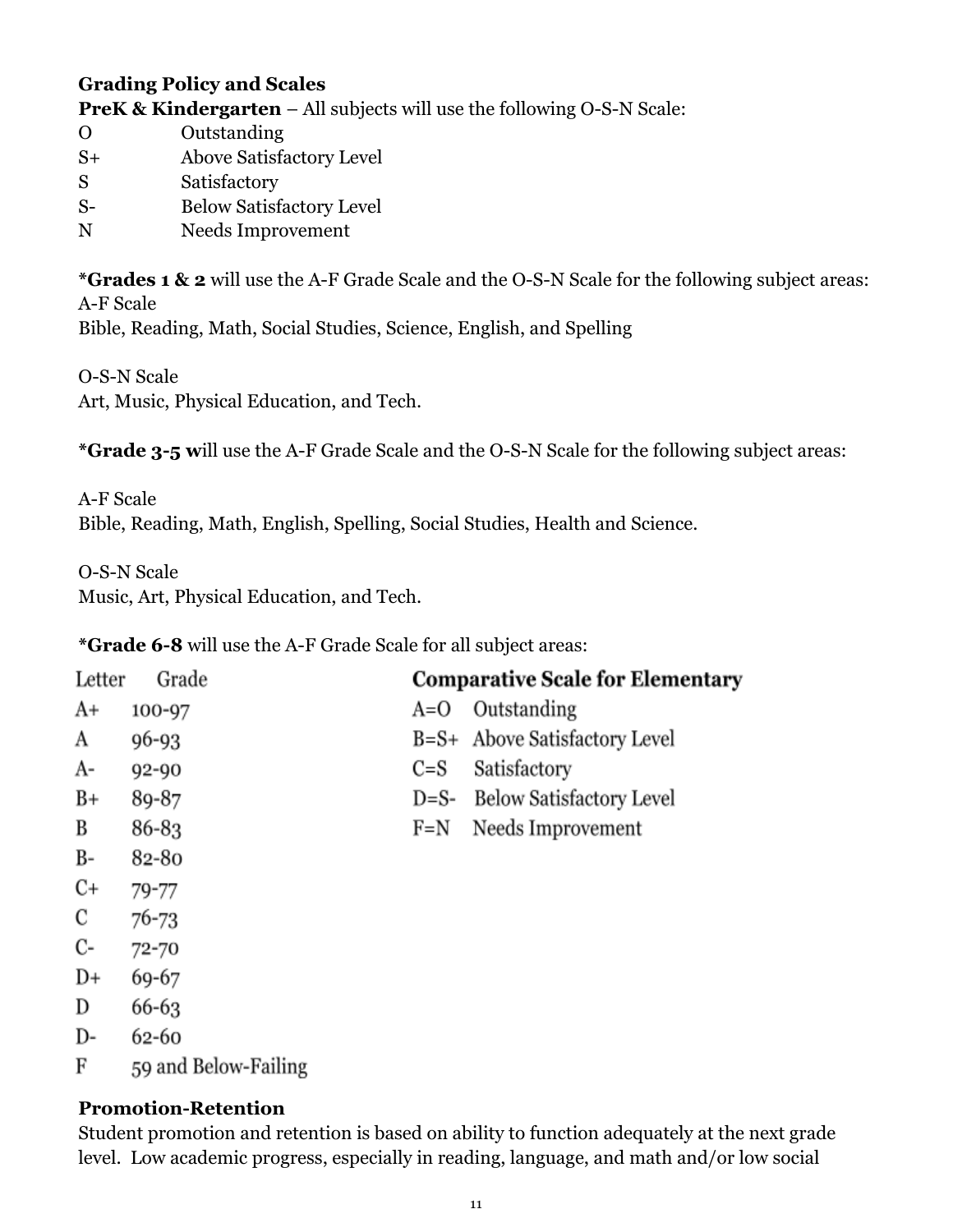maturity, are key performance indicators for retention. All efforts will be made to inform the parents of possible retention no later than the end of the third quarter.

Criteria for retention for kindergarten, first and second grades: Unsatisfactory progress in reading and math.

*Criteria for retention for third through eighth grades:* Failure in *two* major subjects, e.g., Mathematics, English, Reading, Social Studies, and Science.

#### **Sports and Extra-Curricular Activity Policy**

We require that a student achieve and maintain at least a 2.0 grade point average with no "F"s to be involved in extracurricular activities. Students with a lower average will not participate in sports at BCA until their grades have improved.

Grades are monitored by interims, report cards, and teacher observation and are checked for both eligibility every Friday. If a student is deemed "ineligible" at interims or by a weekly grade check, the student will remain ineligible until the next weekly grade check. Students deemed ineligible at report cards will remain ineligible until Progress Reports, when weekly grade checks resume. Coaches check with teachers on a regular basis to monitor and enforce this policy. Students who are ineligible for sports because of academics will be permitted to participate in practices, but may not play in games until a weekly grade check determines that he/she is eligible again.

#### **Parent Teacher Conferences**

Parent Teacher Conferences will be held after the first quarter ends. Parents are encouraged to schedule a conference time with the classroom teacher on our conference day. Conference dates are listed on the school calendar and notification will go home with the students to inform parents to schedule their appointment. Additional conferences may be scheduled upon request of either the teacher or parent during the school year. Student progress and grades can be monitored online via ParentsWeb.

# **Discipline/General Student Conduct**

Discipline at Bethel Christian Academy is for the purpose of discipling students to our Lord Jesus Christ.

# **General Attitudes BCA Seeks to Cultivate**

Reverence towards God and His house Respect for authority and each other Kindness for all of God's creatures First-time Obedience Honesty in word and deed The ability to accept correction gracefully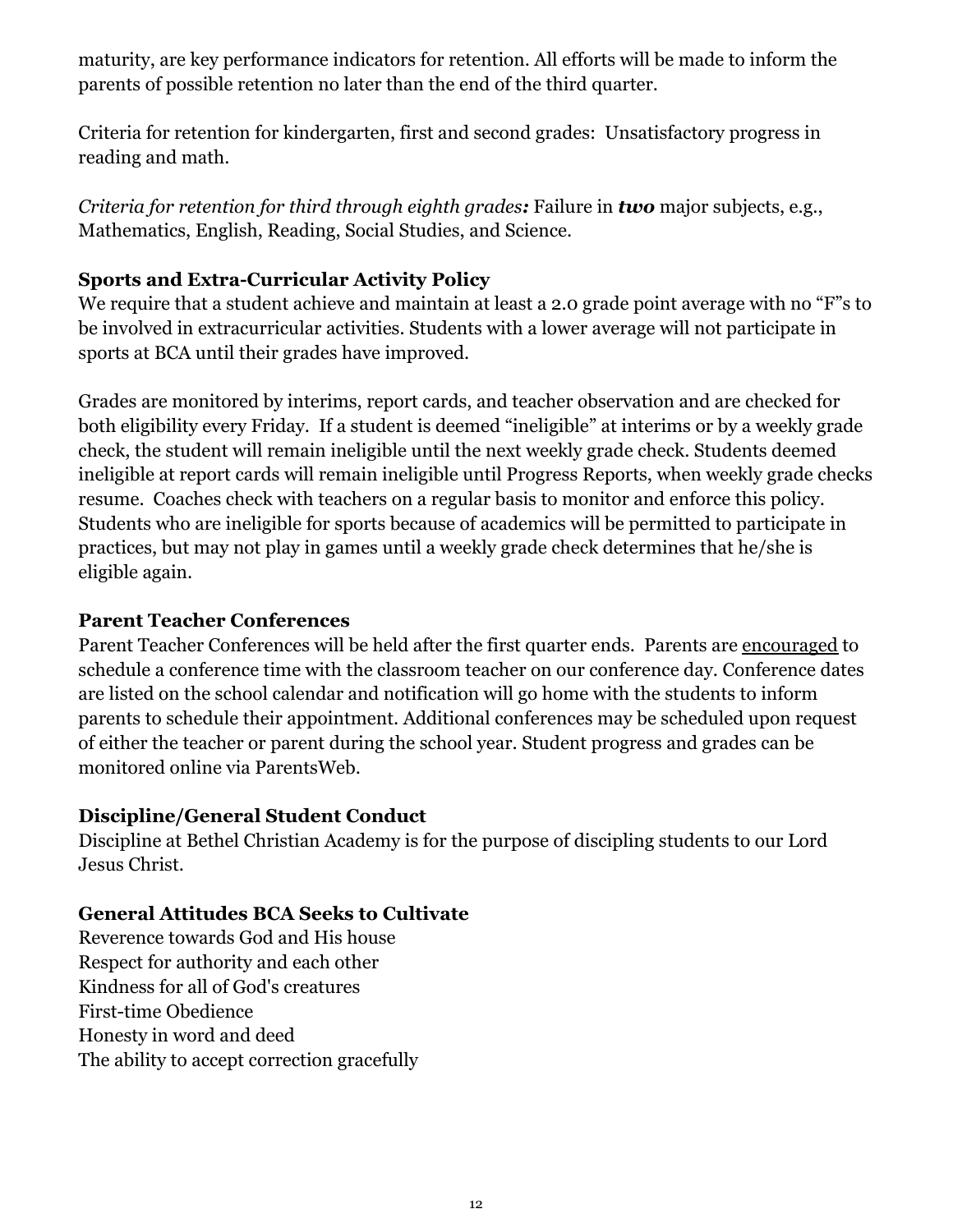#### **Discipline Guidelines**

Respect for school and authority is a fundamental principle at BCA. Students are expected to demonstrate a positive and respectful attitude toward all members of the administration, faculty, and staff. The classroom environment must be conducive to learning. Therefore, classroom discipline is administered to teach a child respect for teachers and other students as well as to provide the best possible atmosphere for learning and the safety of our students. Students must be respectful to teachers, teachers' aides, secretaries, drivers, and visitors at all times. Therefore, the students know what behaviors are expected of them and what the consequences or rewards are for following the classroom rules. When minor problems arise, the teacher will administer the necessary discipline. Positive reinforcement is given on a daily basis within each classroom using external motivators and praise. In addition, recognition is given publicly in chapel each week for outstanding behavior and academic performance in each class.

#### **Consequences for Infractions – Elementary**

Teachers will handle minor offenses in the classroom. The school administration will handle major offenses. Major offenses include, but are not limited to, the following: profanity, willful destruction of school property or that of another student, cheating, lying, fighting, blatant disrespect to a staff member, theft, the use of drugs, alcohol, tobacco, or a minor offense that has become a habit. Discipline may take several forms, such as: loss of privilege, separation, detention, suspension, or expulsion. The standard of discipline will follow the order of a verbal warning first, followed by a written/visual warning to the student, and culminating with disciplinary action.

An elementary student who receives 4 discipline notices in a 30-day period will receive a 1-day out of school suspension. If a student receives a  $3<sup>rd</sup>$  or  $4<sup>th</sup>$  suspension, they will be 3-day out of school suspensions. If a student's behavior does not improve after a  $4^{\text{th}}$  suspension he/she may face expulsion.

The administration has the final say in all disciplinary action. Extreme offenses, especially those that may cause harm to others may, at the administration's discretion, result in more severe penalties and may not follow the standard order of discipline.

# **Consequences for Infractions – Middle School**

The disciplinary actions in the middle school will follow a numerical system. Whereas the warnings for these actions are the same standard as the elementary (verbal warning, written warning, then disciplinary action), the actions will tally from 1-32. The following are the consequences of these actions:

Any 4 disciplinary actions (checks) in any 90 period will result in an after school detention. Detentions may be given for major infractions, and are the equivalent of 4 checks. If a student accumulates 12 checks (or the equivalent) during the same school year, it will prompt a call to the student's parents. After 16 total checks (or the equivalent), parents will again be notified of ongoing disciplinary actions, and warned that students are nearing suspension if behavior does not improve. After 20 total checks (or the equivalent) during the school year, students will receive a 1-day out of school suspension. After 24 and 28 total checks (or the equivalent) during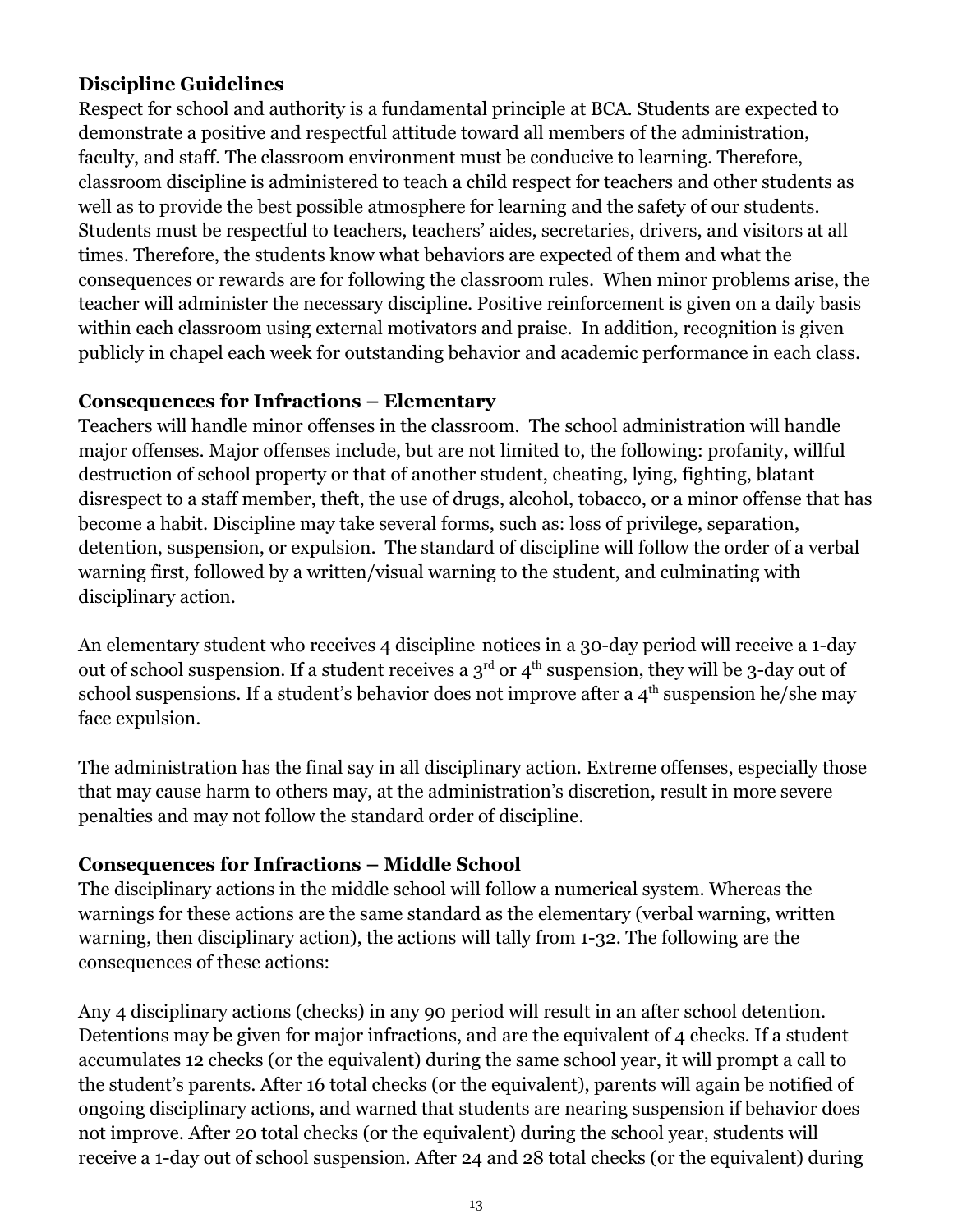the school year, students will receive 3-day out of school suspensions. If a student reaches 32 total checks (or the equivalent) during the school year, they will face expulsion from the school.

Students who are suspended must complete the work they missed and will receive 50% credit. Final decisions on severity of discipline are at the discretion of the school's administration. Assault, bullying, or threat of physical harm, destruction of property, or other major infractions will be met with severe punishment and will not follow the plan of action steps listed above.

# **Parental and Student Agreement Reminder**

Please note that by completing enrollment, parents and students are declaring understanding of these guidelines and are ensuring cooperation in these matters. BCA desires to work with parents in educating their children and expects and appreciates parental support and participation in the area of discipline.

#### **Dress Code**

We believe that a person's appearance reflects his image of himself and of those around him. As Christians, BCA students are a reflection of both the Lord Jesus Christ and the Academy.

# **Reasons for uniform dress:**

To maintain modest, neat, conservative dress appropriate for school setting To preclude competition between students To eliminate unnecessary distractions

All students are expected to comply with the uniform guidelines provided by Bethel Christian Academy. Uniforms are to be clean, pressed, and maintained in good condition. If a student is not in appropriate uniform, parents may be called to bring one or students may be loaned a uniform from. Loaned uniforms must be returned within one week. If not returned, the value of the loaned uniform will be added to the students account.

# **General Descriptions**

**Boys and Girls Shoes:** Boys and girls may wear school appropriate shoes. Students are not permitted to wear sandals, open toe or open-backed shoes as part of the uniform. In addition, high heels, platform shoes, clogs, or heelys may not be worn as part of the uniform.

# **BCA Uniform Dress Requirements: K-8th grades** *Monday through Thursday:*

Navy/Khaki slacks Navy/Khaki jumpers and skirts (must be knee length) If leggings are worn under skirts/ jumpers, skirts/jumpers must still be appropriate length. Navy/Khaki walking shorts (May-September only) Plaid skirts/jumpers Red, white or navy polo shirts/turtlenecks White blouses/shirts Uniform Fleece or BCA sweatshirts (middle school) with uniform shirt underneath (these can be purchased at the beginning of the year)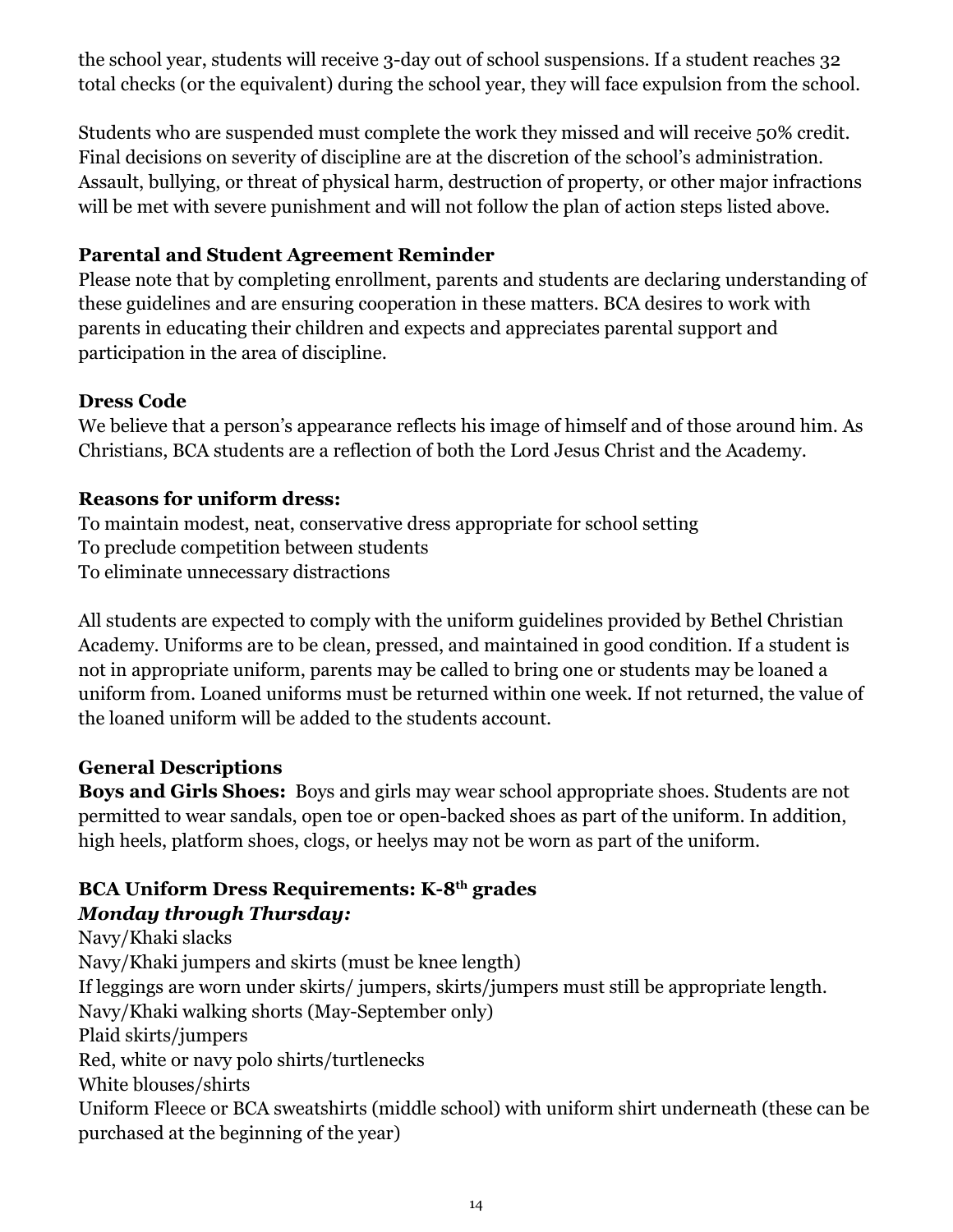Students may wear red, white, or navy blue long sleeve t-shirts under their uniform polos in colder weather.

Belts must be worn if loops are present. Shirts are to remain tucked in at all times.

# *Friday Chapel Days:*

Navy/Khaki slacks for boys Navy or plaid skirts or jumpers for girls White dress shirts/blouses (no polos/turtle necks) Ties for boys \*Girls may wear uniform pants on chapel days if the temperature is below 32 degrees. \*\*Hoodies may not be worn in chapel.

# **Dress Up Chapels:**

The last Friday of each month, students have the option to dress up. Girls may wear modest dresses with sleeves or skirts. Boys may wear slacks with a dress shirt of any color with a tie. Students must wear standard chapel uniforms for all other chapels.

# **Gym Clothes:**

All students must wear athletic shoes for gym and are expected to participate in all activities. No student will be dismissed from gym class without a written note from the child's doctor.

Middle school students  $(6<sup>th</sup>-8<sup>th</sup>$  graders) are required to wear BCA gym uniforms in order to participate in gym class. The uniform consists of a gray t- shirt with navy BCA logo on the chest and navy shorts with a white BCA logo. These items are available for purchase online. Failure to bring gym clothes or proper shoes will affect the student's grade.

# **Dress-Down Days:**

Students may be permitted to dress down, or have a "jeans day" on special occasions, and are permitted to wear jeans and casual shirts or tee shirts. Students should still maintain a neat and clean look. Torn, frayed, ill-fitting jeans, jeans with holes or patched holes, sweat pants and athletic pants are **NOT** permitted. Clothing should fit properly. T-shirts with immoral or inappropriate sayings or images (including skulls, villains, or other characters who do not represent our school's values) or shirts advertising immoral products (cigarettes, alcohol, night clubs, questionable material, etc) .are not permitted. Please err on the side of caution. If there are questions as to if an item of clothing would be permissible it probably should not be worn.

Pay for Jeans Days are every Thursday. Students may choose to wear jeans and a t-shirt every Thursday for \$1. All monies raised during Pay for Jeans Days go toward the 8th grade trip to Washington, D.C.

# **Outerwear**

Students are required to wear proper and adequate jackets, coats, hats, gloves, etc. for inclement weather. Students are not permitted to wear jackets and coats in the classroom. If students are cold, they may wear the uniform sweater/fleece or hoodie in the classroom. Girls are permitted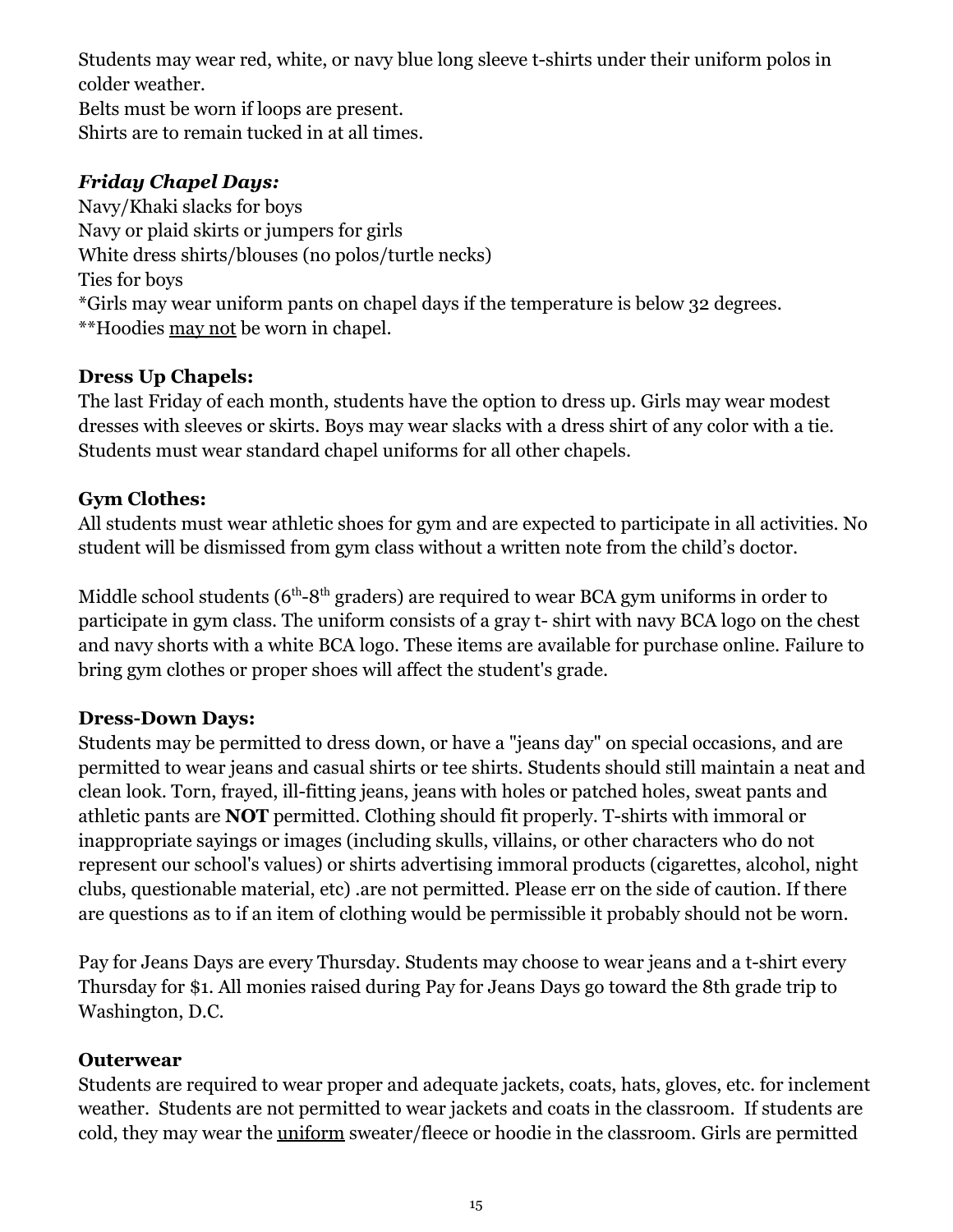to wear navy gym sweats for recess outdoors during winter weather only. *BCA hoodies are for middle school students only.*

**Please mark each item of clothing with your child's name**, including blouses, jumpers, pants and shirts, jackets, coats, and boots. Items without names that are left behind will be placed in the lost & found for a period of time. If you child is missing an item, please contact your child's teacher with a description of the item. Any unclaimed items will then be donated.

#### **These items are NOT permitted:**

Hats, hoods, headscarves, or bandanas, colored hairspray or face paint Jewelry in excess Clothing or items that do not reflect the school's values or that are used as a political or social expression.

# **Grooming**

Hair coloring must be close to the student's natural hair color. Hairstyles should be conservative and modest (i.e. no mohawks, razor designs, "skin head," etc). Any hair style that demonstrates an extreme is inappropriate. Boys' hair may not be worn in the face, should be neatly groomed above the collar, no longer than the earlobe, and may not cover the eyes. Girls may have pierced ears, but no more than two per ear. No other piercing is permitted. Boys may not have any piercing. Good personal hygiene should be observed.

#### **Dress Code Violations**

It is the parents and students responsibility to know this dress code and comply with it. Students violating the prescribed dress code will be subject to the school's discipline policy.

# **Health Policies**

The Department of Health requires that we adhere to the guidelines prescribed below. We are required to follow the mandates of our county, state, and federal Boards of Health and other government organizations. It is imperative that you follow the regulations that have been handed down to us. We will not be permitted to make any exceptions.

# **Administration of Medication**

When it is necessary for your child to receive medication **prescribed** by a physician **OR over-the-counter**, a physician's order MUST be on file along with a parent request form. An Administration for Medication form is available on our website or in the school office. Any medications will require this form (or your doctor can fax orders to our office at 440-842-3226) and you must sign the required form when you bring the medication to the office. If you are requesting that a non-prescription medication (such as Tylenol) be given to your child as needed, a **physician's** order MUST BE ON FILE, along with the parental request portion completed.

# **Guidelines for Medications**

To protect your child's safety, the school nurse and BCA staff will adhere to the following medication policy: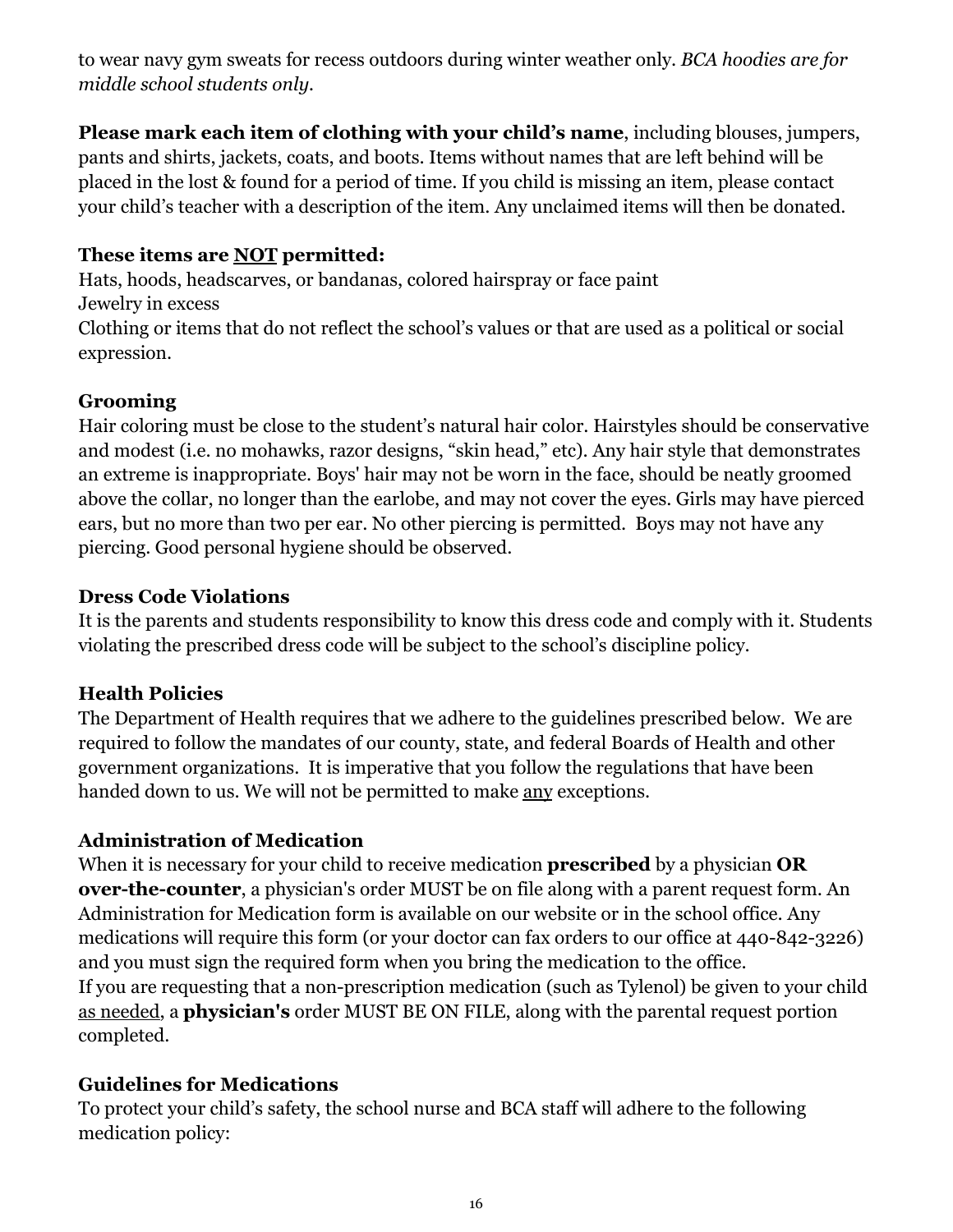- Written requests from the physician shall include the name of the drug, dosage, time interval, possible side effects, and the reason for the medication.
- Written permission provided by the parent to comply with the physician's order. (BOTTOM of administration of medication form)
- Medication **MUST** be brought to school by parent/guardian in the **ORIGINAL UNOPENED** container (childproof), appropriately labeled by the pharmacy or physician. The dosage listed on the label MUST match the doctor's order.
- Over-the-counter medication will NOT be given without a physician's and parent's written directive. Medication must be in the **ORIGINAL UNOPENED** container.
- We will not accept medication in envelopes or plastic bags to refill prescription bottles on file. Parents must come in to refill the bottles as needed.
- Medications should **NEVER** be in the possession of a student.

# **Miscellaneous**

If your child is susceptible to allergic reactions to food, bee stings or anything that may cause a serious reaction, parents must submit the proper paperwork and be sure there is an EpiPen on hand. We are not permitted to dispense creams or lotions of any kind. We cannot distribute cough drops or throat lozenges. If your child requires an **antibiotic**, *please* request your physician to order the 12-hour dosage, thus eliminating an afternoon administration at the school. Even medications requiring three doses per day can be given before school, after school, and before bedtime.

Crutches are not permitted at school without a doctor's note. If your child cannot participate in gym class or recess, a doctor's note is required.

**Inhalers** and asthma medications will fall under all these same guidelines. If your child is able to administer his/her inhaler, please contact the school office for the "Self-medication for Asthma Inhaler" form and your child may keep the inhaler in his possession. If you do not want your child to carry his/her inhaler, please follow the above guidelines for medication and the inhaler will be locked in the school office. Please note: all medications are locked in the school office. The school office is open and medications will be accessible from 7:00am. to 6:15pm. Ideally, all medication should be given at home. Questions and concerns can be addressed to the office or the school nurse.

# **EpiPens**

Students in Ohio schools are permitted to carry and use an epinephrine auto-injector with the permission of the prescriber of the medication and the parent/guardian.

The EpiPen law requires:

- Acknowledgement that the prescriber has determined that the student is capable of possessing and using the autoinjector appropriately and has provided the student with training in the proper use of the autoinjector.
- The school has received a backup dose of the anaphylaxis medication; and whenever an auto-injector is used, a school employee shall immediately request assistance from an emergency medical service provider (e.g., call 9-1-1).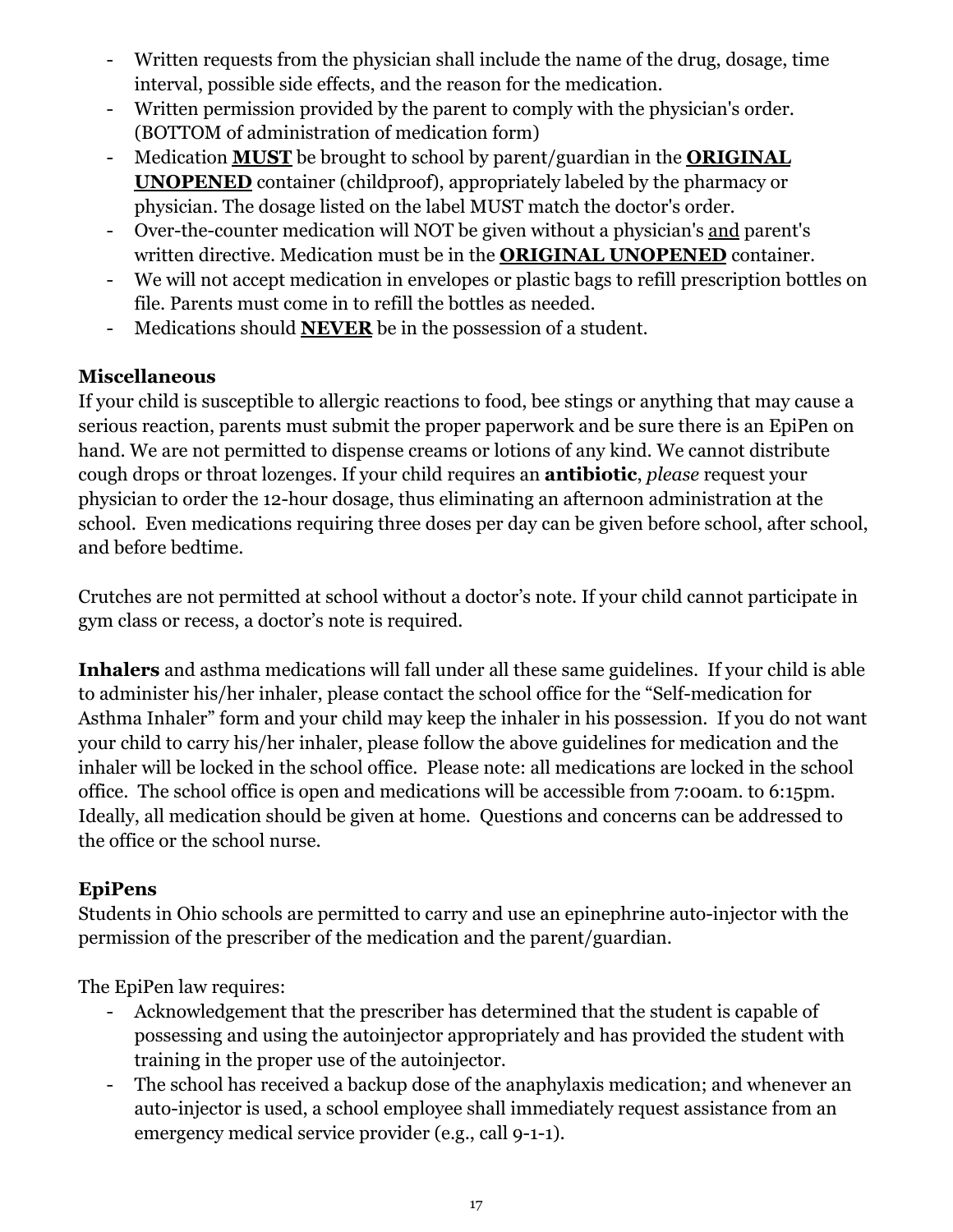If your child is able to administer his/her auto-injector, you must contact the school office for the "Authorization for Student Possession and Use of Epinephrine Auto-injector" form and your child may keep the EpiPen in his possession. If you do not want your child to carry an EpiPen, please follow the above guidelines for medication and the EpiPen will be locked in the school office.

# **Sending Students Home From School**

Students will be sent home from school when the administration deems it necessary. As a general rule, the pupil will be excluded from the classroom when a student exhibits symptoms such as:

Fever (above 100.0 degrees F), diarrhea (more than one abnormally loose stool within a twenty-four hour period), sore throat, or severe coughing (causing the child to become red or blue in the face or to make a whooping sound).

Also: Difficulty breathing Yellowish skin or eyes **Conjunctivitis** Untreated infected skin patch(es) Unusually dark urine and/or grey or white stool Stiff neck Evidence of lice, scabies, or other parasitic infestation Unusual spots or rash Sore throat or difficulty swallowing; Elevated temperature Vomiting Other symptoms of illness

When a child becomes ill at school, the parent will be called to take the child home. Most students do not perform well when they are ill. No student will be sent home without being accompanied by a responsible adult. Since contagious diseases are most communicable during the fever stage, children should not return to school until all symptoms of illness have subsided. The student must maintain a normal temperature without medication for 24 hours before returning to school. If one member of a family is ill, the other students may attend school unless the child is showing symptoms of a communicable disease or have been identified as a "close contact" to a COVID positive individual. Since colds, flu, and other viral infections are common during the school year and are easily transmitted in the classroom, students who show symptoms of any type of an infectious disease should not attend school.

# **Emergencies**

All students will be required to have a signed emergency medical authorization form on file. In case of any emergency, a staff member will call 9-1-1 and attempt to reach the child's emergency contacts.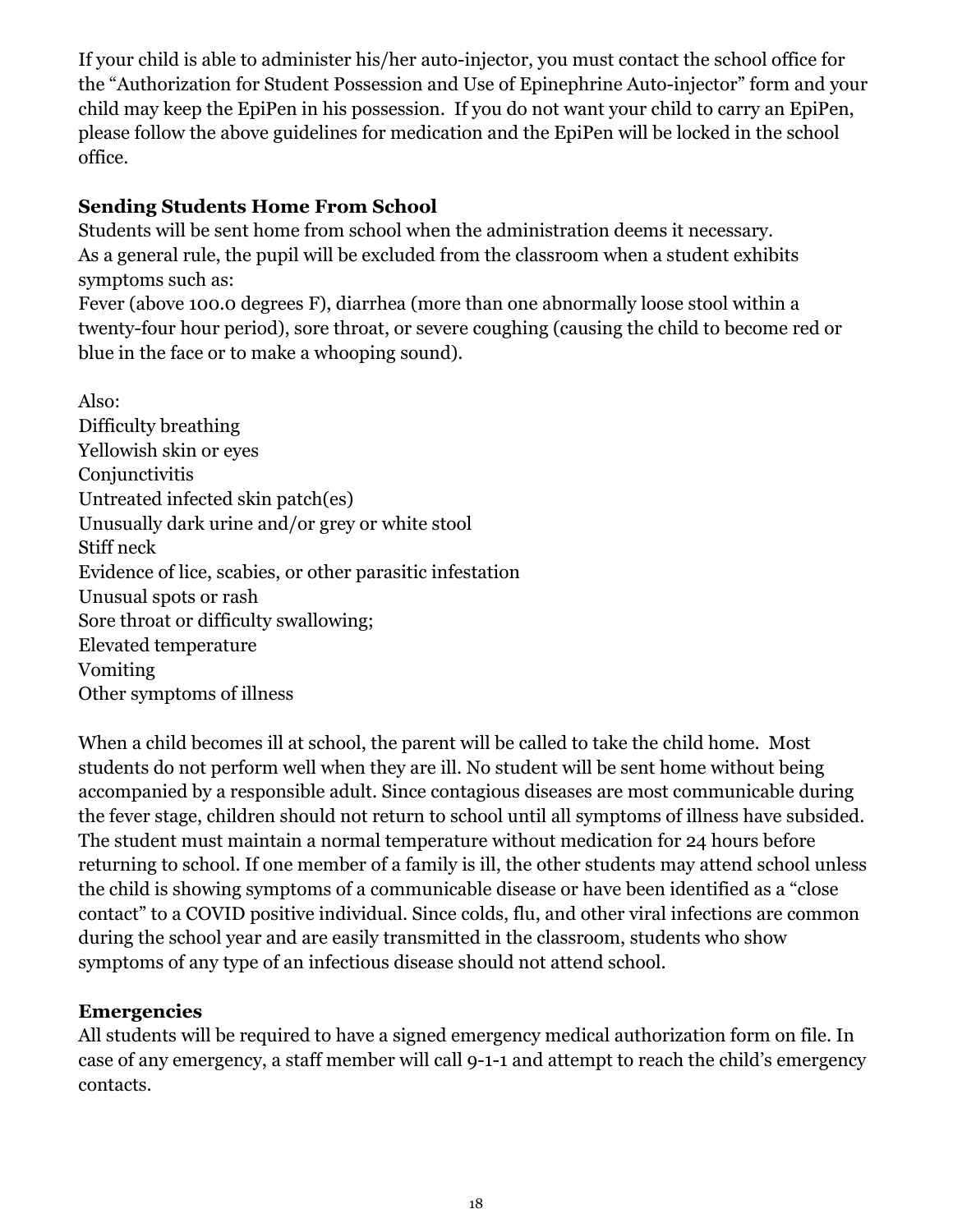# **Immunization**

All students must have proof of immunizations on file in compliance to the requirements of the state of Ohio. Immunizations are required prior to the 1<sup>st</sup> day of school attendance. The immunization requirements will be considered fulfilled with the presentation of a physician's statement. A parent or guardian may indicate, in writing, objections to the immunization process. Objections for limited reasons are permissible by the state of Ohio, but appropriate forms must be completed. A student who has not been immunized will be subject to exclusion from school in the event of an outbreak of any of the diseases mentioned in the section on communicable diseases.

State requirements are listed below\*:

In order to attend school, the student **must have completed** the following immunizations, which are **required** under Ohio Law Sections 3313.671 and 3701.13 of the Ohio Revised Code:

- Four (4) immunizations against DTP (Diphtheria, Tetanus, Whooping Cough). If received before 4th birthday, a fifth dose is required.
- All incoming  $7<sup>th</sup>$  grade students are now required to have a DTaP booster (Tetanus, Diphtheria, Pertussis).
- Three (3) immunizations against Polio (Poliomyelitis). If the third dose was received before 4th birthday, a fourth dose is required.
- Two (2) Measles (Rubella) vaccine first dose must be received after the first birthday and the second dose at least 28 days later.
- Two (2) Rubella (German Measles) vaccine first dose should be received after the first birthday, second dose at least 28 days later.
- Two (2) Mumps vaccine first dose must be received after the students' first birthday, second dose at least 28 days later OR two (2) doses of MMR (Measles (Rubella), Mumps, and Rubella (German Measles) vaccine are required for incoming Kindergarten students. The first dose must have been received on or after the 1st birthday and the second dose at least 28 days after the first dose.
- A tuberculin skin test to determine if the student has been exposed to tuberculosis is highly recommended but not required.
- Two (2) doses of Varicella (Chickenpox) vaccine are required for children entering Kindergarten.
- The rules for the hepatitis B school law require all Kindergarten students to show evidence of having received three (3) doses of hepatitis B vaccine; the second dose must be given at least one month (28 days) after the first dose, and the third dose at least two months after the second. Students "in the process" of receiving the series may be admitted to school, but must be monitored by school staff to ensure that other doses in the series are received.

\**According to Section 3313.671, on the 15th day after school entrance it will be necessary to exclude all students from school who do not meet the above requirements. Medical authorities and school educators urge that every child have a complete medical examination before entering school in order that defects, if present, may be corrected and the child is physically ready to accept all the advantages which education has to offer.*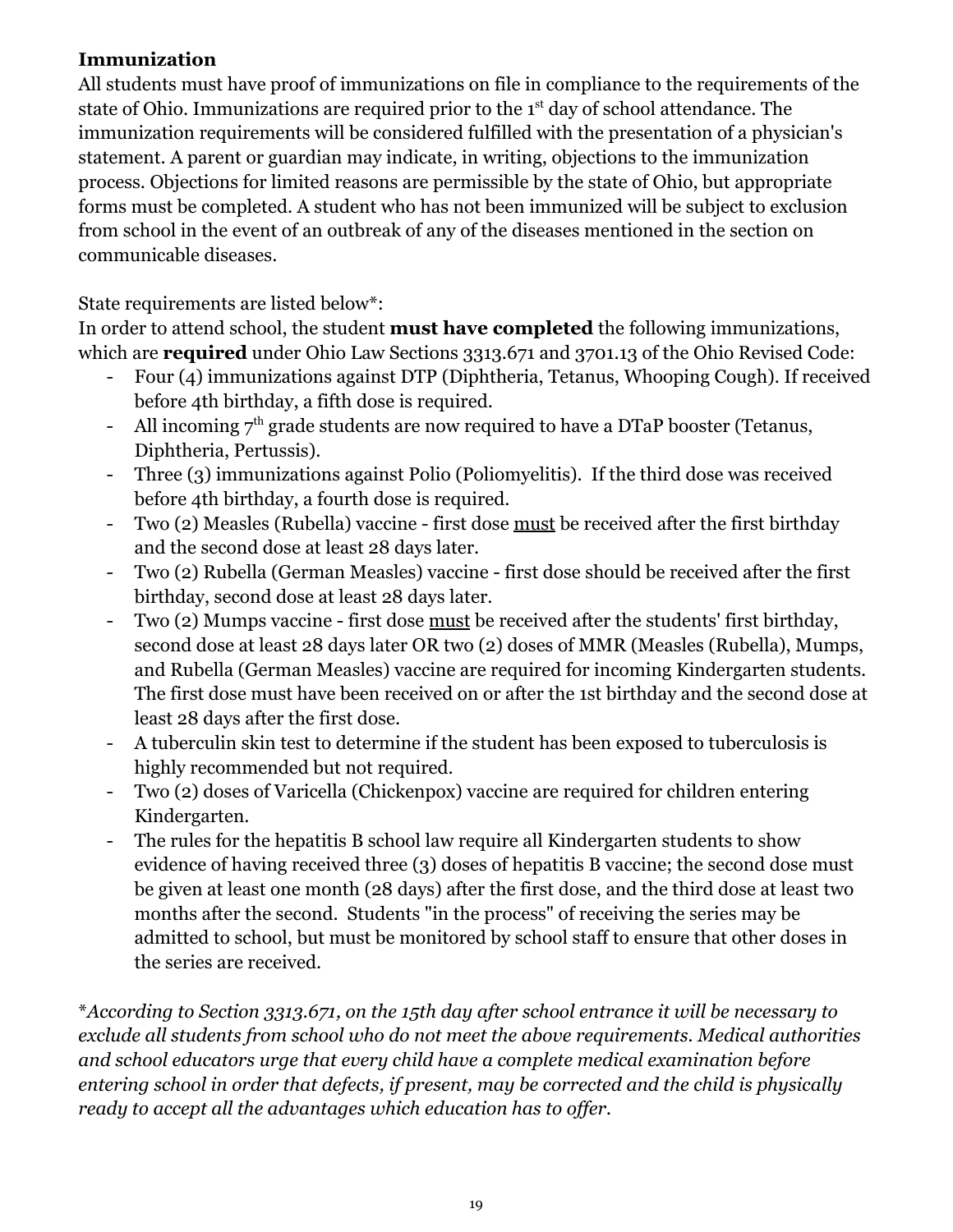# **Health Screening Programs**

Students will have the benefit of vision and hearing screenings done by the school nurse. These screenings are not diagnostic. When results are not within normal limits, students will be referred to their private physicians. Parents NOT wishing their children to participate in these programs should advise the school office in writing.

# **Control of Communicable Diseases**

Please report all contagious diseases to the school. This is of great help when other students in the class show symptoms. These would include: Conjunctivitis (Pinkeye), Chickenpox, Impetigo, Scarlet Fever, Gastroenteritis, Meningitis, Lice, Whooping Cough, Severe Colds, Streptococcus, Scabies, Mono, Mumps, Ringworm, Hepatitis, German Measles, Measles, or Pinworm.

# **Students and staff will wash hands with soap and water or use hand sanitizer** when

visibly dirty, after using the restroom, before lunch, when necessary after art and science classes, after handling animals, and athletic practices.

# **Students will have age appropriate Health class instructions on:**

- Nutrition and making healthy choices in their diet.
- Abstaining from choosing to use alcohol, tobacco, or drugs.
- Encouraging others to make healthy choices.
- Frequent hand washing and cleanliness.

# **Extended Care Program**

**The Before and After School Care Program** (BASC) is provided as a service to those parents who need child care before and after school hours. This program is designed to provide childcare in a safe, enjoyable, nurturing atmosphere for the children. Our program begins at 7:00am and ends at the latest 6:15pm. There is an additional charge for the use of this program. The following guidelines will incorporate these goals as well as coordinate our efforts between school and home:

**The Before School Care Program** runs daily 7:00-8:00am. Students will have access to activities in the gymnasium. At 8:00 students will be required to clean up any toys or materials, sit in their class lines, and talk quietly with classmates until teachers come in to pick up students to start the school day at 8:15.

**The After School Care Program** will begin daily at 3:30pm. Any students remaining in the school at this time will automatically be included in the program, though reservations are requested to allow us to adequately prepare, assign staff, etc. The students will be divided into two groups. Each group will have a designated room. Parents are required to enter the building and check their children out of the program. Failure to check out will result in the student being checked out of the program at 6:15pm.

Students will participate in a variety of activities (snack, study hall, game time, and crafts), but will be following separate schedules appropriate for their age level. Students wanting a snack will need to bring their own from home. All students in Grades 2 through 8 should be prepared to use the study hall time wisely for assigned work, studying, reports, or reading.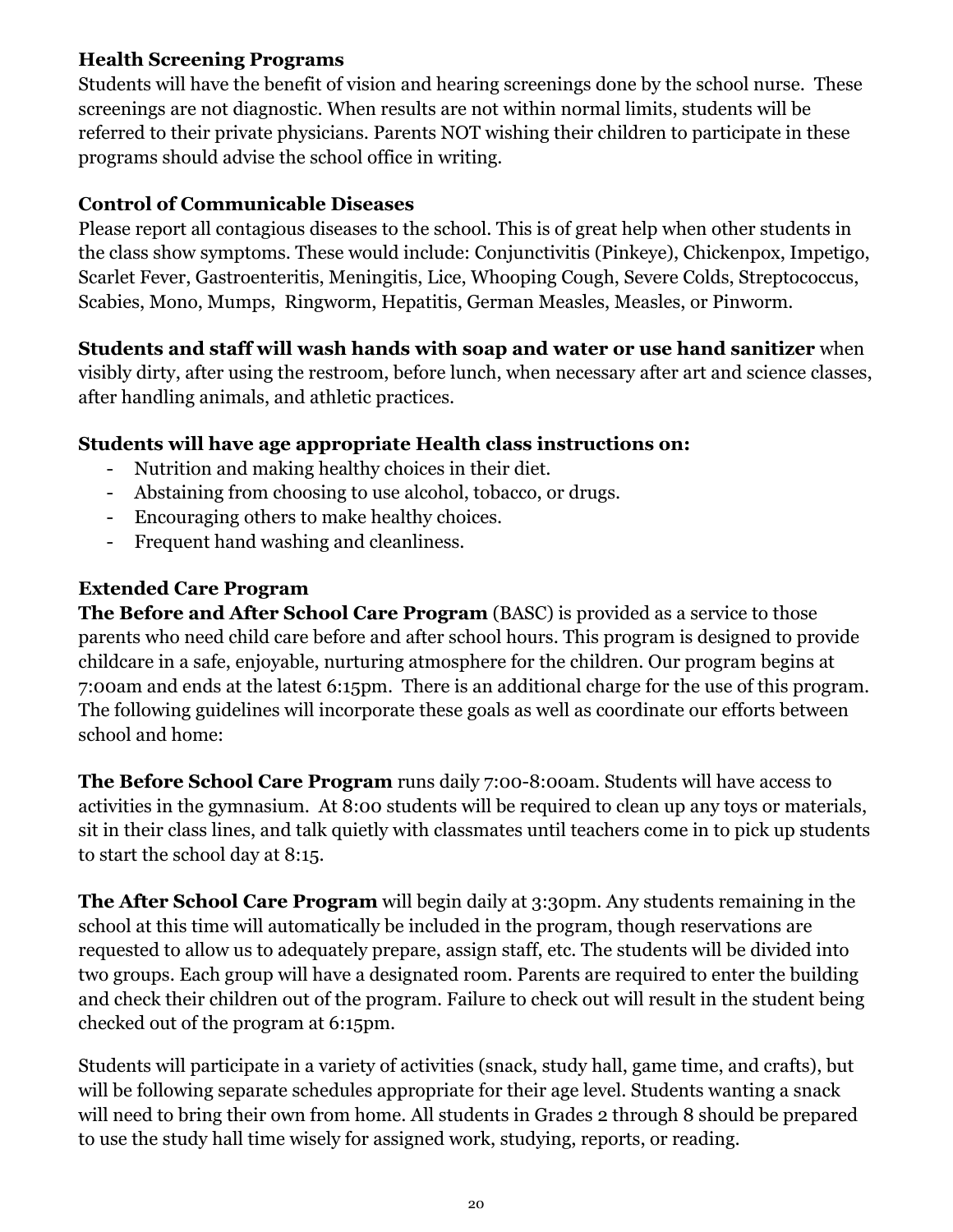# **Policy for Students at School After Hours (3:30-6:15 pm)**

All students in the building after school hours must be accompanied by an adult. No student is allowed to wander the building or be unchaperoned in a classroom or in the hallway at any time. If a parent is not at BCA to pick up a student by 3:30, the student WILL BE CHECKED INTO After School Care. *There can be no exceptions to this rule for student safety and liability reasons.*

# **Before and After School Care Rules**

The same rules apply to BASC that apply during school hours. Consequences, including but not limited to loss of privilege, time outs, principal referral, etc. will be the primary form of discipline for Before and After School Care. Consistent discipline issues may result in parents not being permitted to use the Before and After School Care service.

# **Before and After School Care Charges**

Childcare will be charged in quarter hour increments. If a parent should pick his/her children up after 6:15pm, there will be an additional charge of \$5.00 for each 15 minutes. An email with be sent home on the first day of the month, which will include the total charges from the previous month. Charges must be paid by the tenth of the month to avoid a \$15 late fee.

# **After School Activities**

Students staying for after school activities (tutoring, sports, clubs, etc.) must be picked up at the conclusion of the activity. A 5-minute grace period will be given, then any student who has not been picked up will be "checked in" to After School Care at that time and parents will be responsible for paying for the service. It may not be possible to accommodate requests that students "wait in the office." Even if the request is granted, parents must still check their students out in the office and regular After School Care rates will apply.

# **Food Service**

The BCA Food Service Department is committed to the overall well-being of our students and offering a choice of healthy meals each school day. All meals served must meet nutrition standards established by the U.S. Department of Agriculture (USDA). Our school menus meet federal nutrition standards for school meals, ensuring that meals are healthy & well-balanced, and provide students all the nutrition they need to succeed at school. School meals offer students milk, fruits and vegetables, proteins and grains, and adhere to strict limits on saturated fat, sodium and portion size as determined by National School Lunch Program Guidelines. We help students start their day by providing a nutritious breakfast consisting of a two bread/grain equivalent selection(s), or one bread/grain equivalent and one meat/meat alternative selections, a choice of 100% fruit juice and/or fruit, and a choice of 1% white or fat-free chocolate milk. Every day a nutritious lunch is offered, consisting of an entrée (which can include a bread/grain and a meat/meat alternate), two different fruit and/or vegetable choices, and a choice of milk. The milk choices consist of 1% white or fat-free chocolate milk. As mandated by the United States Department of Agriculture (USDA), school breakfast meets 1/4 of the Recommended Dietary Allowance (RDA) and school lunch 1/3 of the RDA.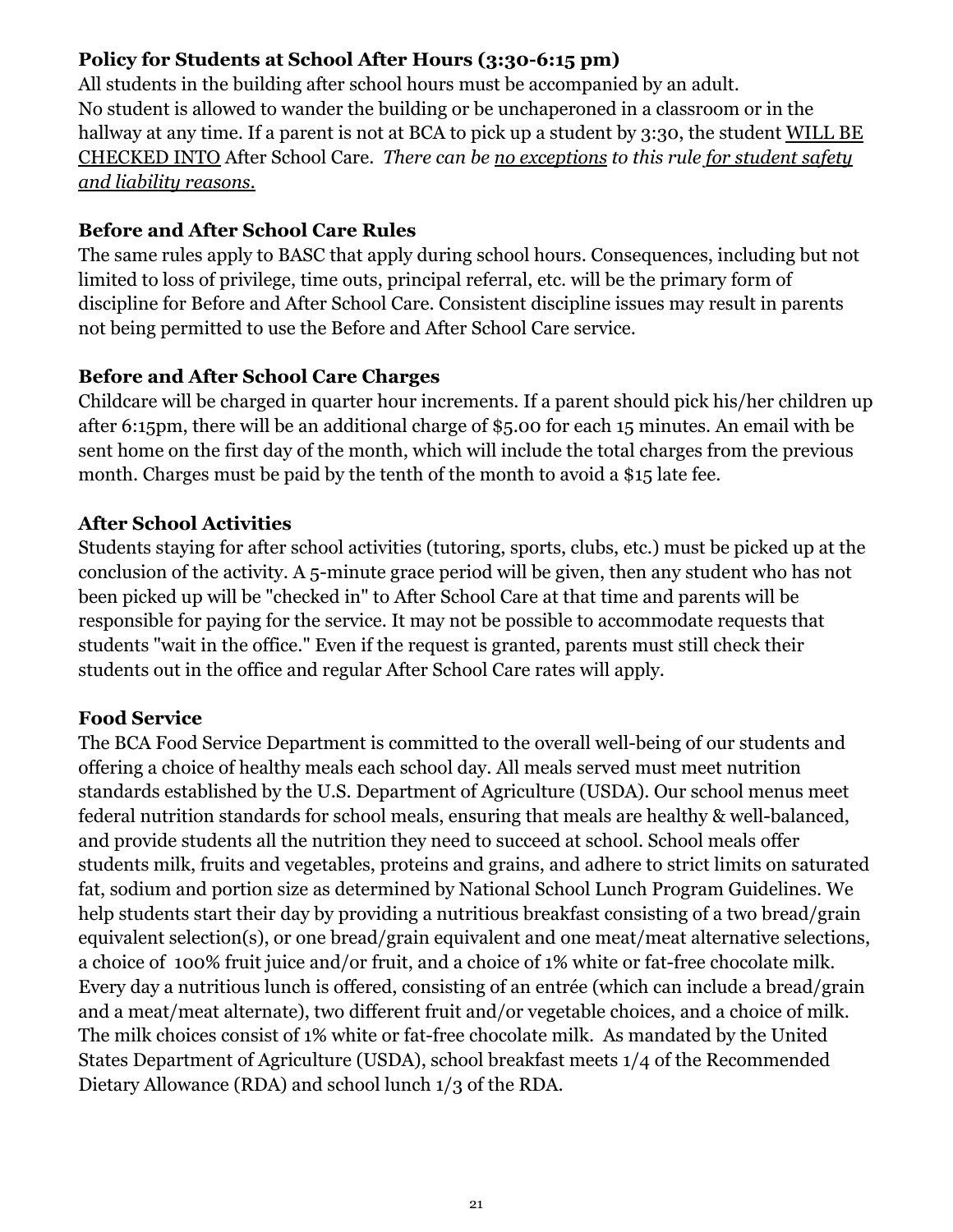In addition to adhering to the USDA nutrient standards, the BCA School Food Service Department follows the Offer versus Serve (OVS) serving method, which allows students to decline some of the food components offered in a school lunch or breakfast.

# *OVS at Breakfast*

At breakfast, schools must offer students all three required food components in at least the minimum required amounts. The components at breakfast are: grains (with optional meats/meat alternates allowed); juice/fruit/vegetable; and milk. Under OVS, a student must be offered at least four food items and must select at least three food items and students are required to take a minimum of ½ cup of fruit or vegetables.

# *OVS at Lunch*

At lunch, schools must offer students all five required food components in at least the minimum required amounts. The components at lunch are: meats/meat alternates; grains; fruit; vegetables; and fluid milk. Under OVS, a student must take at least three components, with one selection being at least a ½ cup from either the fruit or vegetable component.

# **Meal Charging Policy**

Students will have a negative \$100.00 charging limit. If your child's balance owed grows beyond \$100.00, you will be asked to make arrangements for your child to bring a lunch to school until the account can be made current. Students will not be allowed to charge a la carte items. They must have money in their account to purchase these items.

Payments can be made via your ParentsWeb or by sending in cash or check to the school. Balances will roll over from one school year to the next until paid. Should a student leave our school with an unpaid balance of any kind, we will not be able to release records or forward them to the new school until the balance is paid. Parents may make payments to their child's accounts and view their account balances and charges by visiting their ParentsWeb account and clicking on "Family Information."

# **Notification of Negative Balances**

Lunch, Breakfast, and Milk accounts are updated every afternoon. As soon as a student's or family's account reaches a negative balance, parents will receive an automated email notifying them of the account balance and requesting that money be added to the account. If a family's account balance reaches \$20, they will receive a written notice from BCA requesting payment.

# **Free and Reduced Price Breakfast and Lunch Programs**

BCA participates in the federally funded National School Lunch Program (NSLP) and School Breakfast Program (SBP). This program allows us to serve the children of qualifying families a breakfast and lunch at free or reduced price rates. The application for free and reduced price meals is available in the finance office or the school website. If you have any questions or require assistance in filling out the application, please contact the finance office. Information provided on the application is confidential and will be used only for the purpose of determining eligibility. BCA takes all actions that are necessary to ensure that there is no overt identification of any participating children. Households may apply for benefits any time during the school year. If a household is not currently eligible and if the household size increases or income decreases for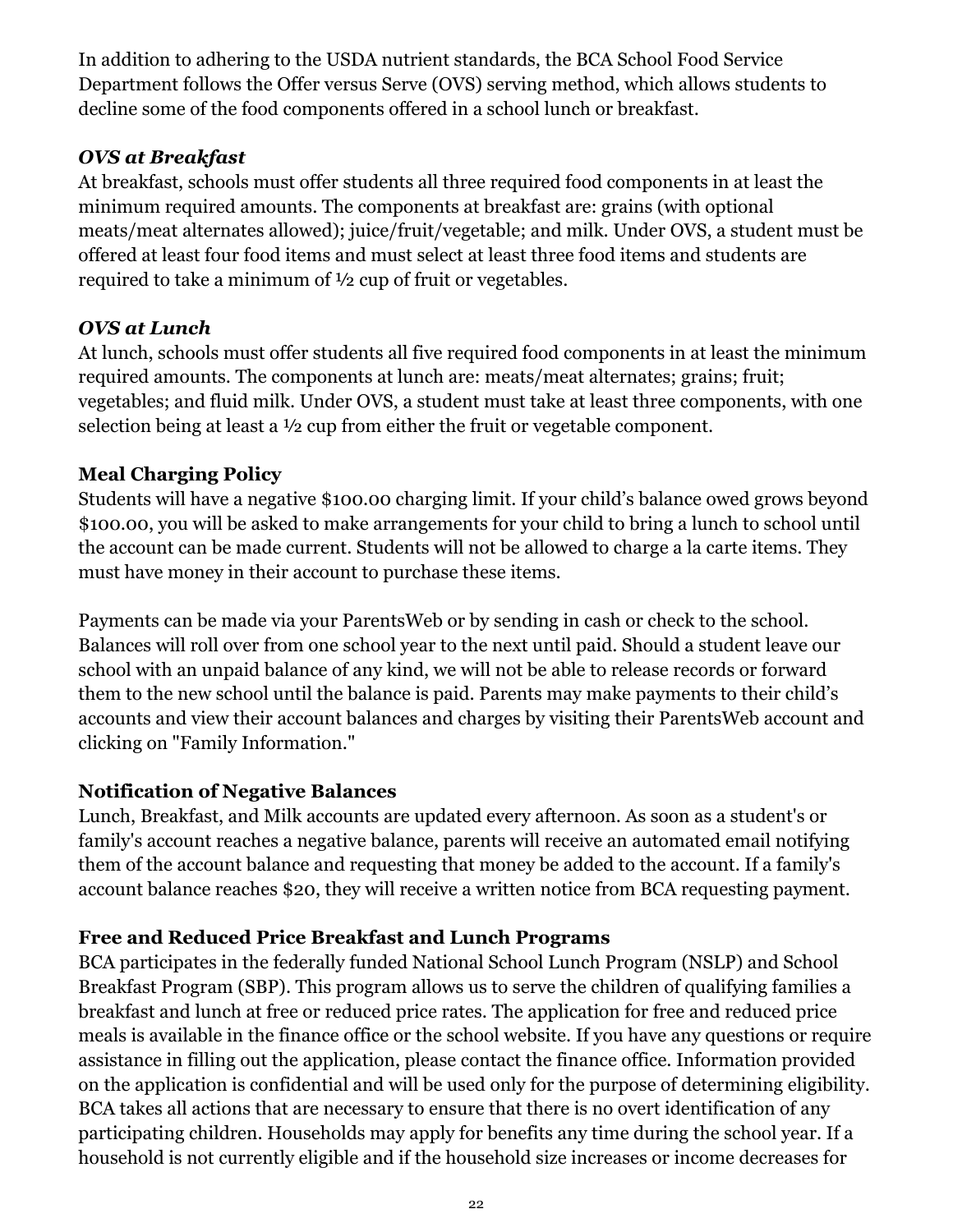any reason, the family should contact the school office to file a new application. Such changes may make the children of the family eligible for free or reduced price benefits if the family income falls at or below the income eligibility guidelines.

*"In accordance with Federal civil rights law and U.S. Department of Agriculture (USDA) civil rights regulations and policies, the USDA, its Agencies, of ices, and employees, and institutions participating in or administering USDA programs are prohibited from discriminating based on race, color, national origin, sex, disability, age, or* reprisal or retaliation for prior civil rights activity in any program or activity conducted or funded by USDA. *Persons with disabilities who require alternative means of communication for program information (e.g. Braille, large print, audiotape, American Sign Language, etc.), should contact the Agency (State or local) where they* applied for benefits. Individuals who are deaf, hard of hearing or have speech disabilities may contact USDA *through the Federal Relay Service at (800) 877-8339. Additionally, program information may be made available in languages other than English. To file a program complaint of discrimination, complete the USDA Program Discrimination Complaint Form, (AD-3027) found online at: www.ascr.usda.gov/complaint\_filing\_cust.html,* and at any USDA office, or write a letter addressed to USDA and provide in the letter all of the information requested in the form. To request a copy of the complaint form, call (866) 632-9992. Submit your completed form or letter to USDA by: (1) Mail: U.S. Department of Agriculture, Office of the Assistant Secretary for Civil *Rights,1400 Independence Avenue, SW, Washington, D.C. 20250-9410; (2) Fax: (202) 690-7442; or (3) E-mail: program.intake@usda.gov. This institution is an equal opportunity provider."*

#### **Sack Lunch**

If your child brings his/her lunch from home, we ask that all lunch bags and/or boxes and reusable containers be identified with his/her name. Include all necessary eating utensils and napkins. Do not pack foods that need to be reheated. Microwaves are not accessible to students.

#### **Sharing Food**

Due to food allergies and other health concerns, students are not permitted to share or trade food from their lunch or snacks with other students.

# **Vending Machines**

Bethel Christian Academy is subject to the U. S. Department of Agriculture's *Smart Snacks in School* rules which set nutrition standards for all food sold in schools outside of the federal school breakfast and lunch programs, including cafeteria "a la carte" items, vending machine food and other snacks and beverages. Students are not permitted to access vending machines located on the school property during the regular school day and extended care program, and includes periods in which students are participating in school-sponsored extracurricular activities, academic, or enrichment programs. The federal nutritional standards apply to all school systems participating in the National School Lunch and School Breakfast Programs.

# **Wellness Policy**

BCA's Wellness Policy is available by request and can be obtained from the BCA office. In compliance with Ohio Law, Bethel Christian Academy will work to attain good health and habits in our faculty and students. We will address the following areas: Foods offered at school, physical activity, and healthy life habits. Please feel free to provide any input on the Wellness Policy as we would like for you to help us make it the best it can be for our students. Feedback can be emailed to the school administration.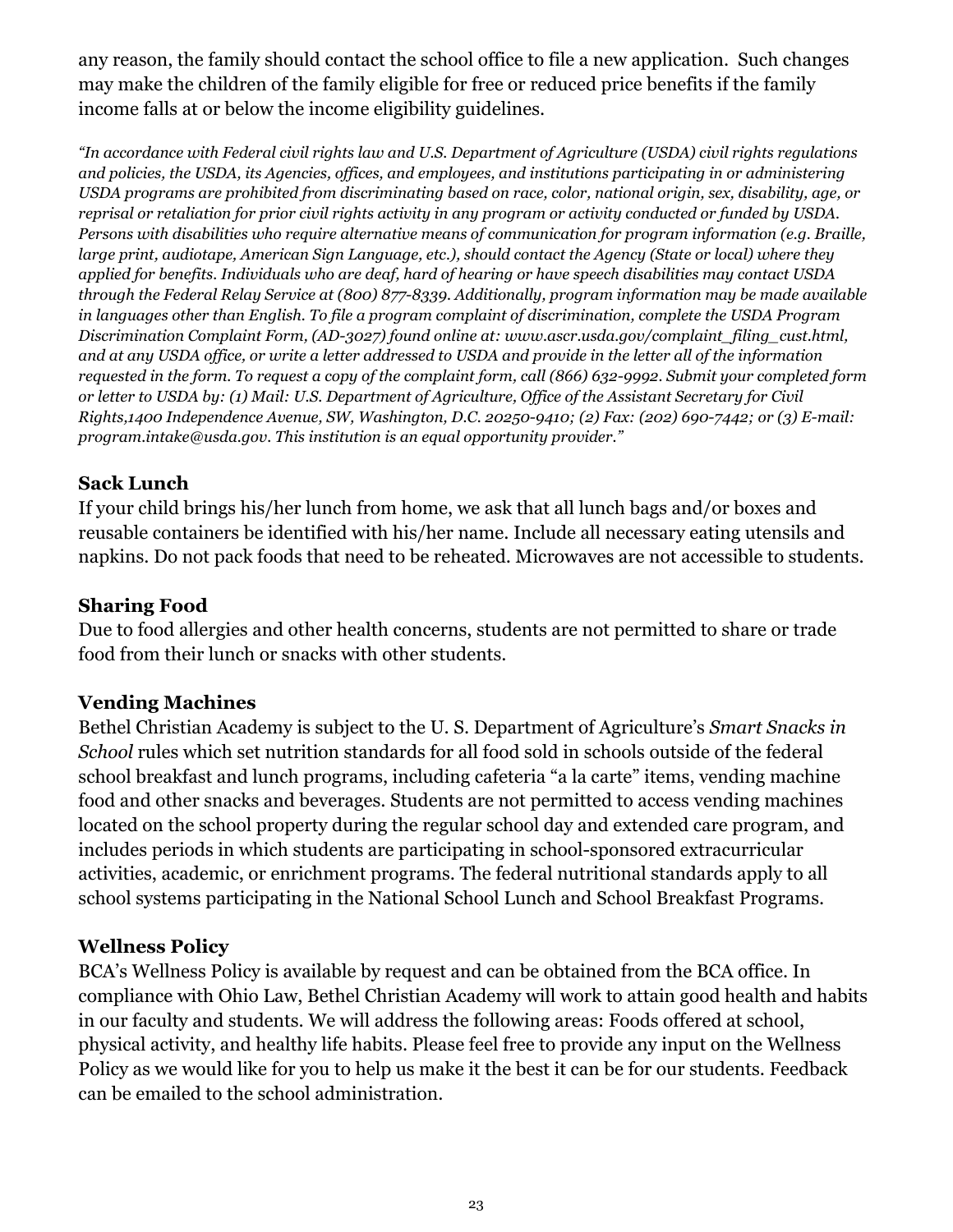#### **Changes in Personal Information**

Any changes in information recorded on the enrollment forms (home address, home phone, cell phone, work phone, etc.) should be updated in your ParentsWeb and/or reported to the office as soon as possible to enable us to keep our records current and to be able to reach you in case of an emergency.

#### **Parent Volunteers**

BCA encourages parental involvement. Classroom teachers need help from parent volunteers both on a regular and occasional basis. The school holds several functions throughout the year that rely on family participation. All volunteers should sign in at the office before proceeding to the classrooms. **Parent volunteers are not to bring younger siblings into the classroom.** Interested parents should contact your child's teacher or the Parent Teacher Fellowship for opportunities to serve.

# **Telephone Messages and Usage**

Students will not be allowed to use the telephones in the school office except for emergencies. Please make all arrangements ahead of time with your student. In case of emergency, the school office will take a message and notify the student. Students will not be dismissed from their classroom to make a phone call for forgotten items or to make arrangements for pick up or playtime with friends.

# **Visitors**

Any person other than students, staff, faculty, and administration is considered a visitor, and must report to the school office. Upon arrival, please do not proceed to any classroom before signing in at the office and receiving a visitor badge. If you are arriving early to pick up your child, you must stop at the office and your child will be called down for dismissal. In order to minimize distractions to the educational process, parents are not permitted to pick students up in classrooms. For the safety and security of our students and staff, no visitors are permitted to enter the school building during drop off or dismissal. Parents will not be permitted to go to the classrooms to speak with teachers without an appointment.

# **Insurance Program**

Accident insurance is provided for all students for medical expenses incurred from an accident from the time of arrival to the time of departure from school or school-sponsored activities. This policy is an excess coverage policy and is not valid for medical expenses that are paid under other insurance policies. BCA insurance is secondary to family insurance.

# **Chapel**

Chapels will be held as part of the school program. Chapel attendance is required of all students. Services are designed to provide a positive experience of worship for all students at Bethel Christian Academy followed by a biblical teaching. Parents are encouraged to come and participate in chapel service, but are **not** permitted to accompany students back to their classrooms at the conclusion of chapel. If you can not attend chapel in person, you can view it on our YouTube channel.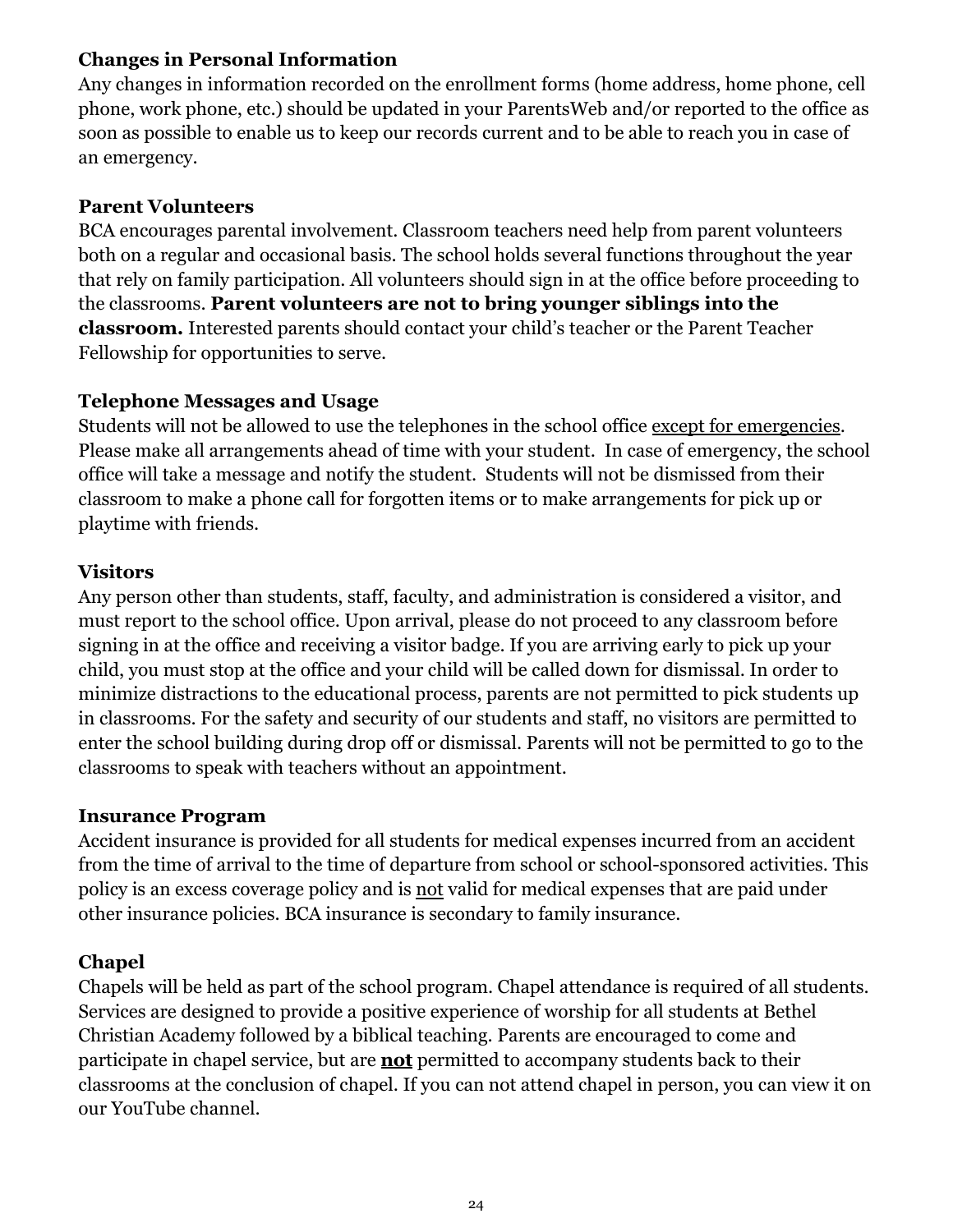# **Tutoring**

Tutoring services are available for students in need of remedial study. Teachers may be willing to tutor outside of school hours for a fee. When funding is available, Title 1, a government remedial reading and math program, will be used to provide tutoring to eligible students.

# **Emergency Preparedness Drills**

Fire and tornado drills will be held at various times during the school year. Directions are posted in each classroom for evacuation. Lockdown drills are also conducted throughout the year. When the alarm sounds, teachers will guide students through the appropriate protocol.

# **Recess**

Students at BCA have outdoor recess daily, and should be dressed appropriately. Recess will be held indoors in extreme cold, with a wind chill factor below 30 degrees F, or for inclement weather. Children healthy enough to attend school are considered well enough to enjoy a short recess period outdoors. Please do not ask to excuse your child from outdoor recess unless there is a severe medical reason for doing so. Children with a severe health problem under the care of a physician should send a note from the doctor requesting the child stay inside during this time.

# **Field Trips**

Field trips are away from school experiences related to classroom study and activities. A permission slip, which is part of the enrollment process, must be on file for each child. Students without permission slips on file are not permitted to attend school conducted field trips and excursions. A letter explaining the objectives of each trip and the cost will be sent home by the teacher and will include specific dates, times, places, and costs. Appropriate dress will be announced at that time as well. Please help your student's teacher by sending in all fees in a timely fashion. Parents who would like to drive on field trips must have their driver's license and insurance card on file before they will be permitted to drive students.

# **Car Seats for Field Trips\***

Ohio law requires children between ages of four and 8 years old to be properly restrained by either a child seat, booster seat, or safety seat anytime they are being transported by a motor vehicle. (This doesn't apply to children riding in taxicabs or public safety vehicles.)

Drivers who violate this law face a misdemeanor charge of a minimum of \$25 to a maximum of \$75 for each occurrence.

Ohio's revised child restraint law requires the following:

- Children less than 4 years old, or 40 pounds must use a child safety seat.
- Children less than 8 years old, unless they are at least  $4'$  9" ( $57$ ") tall must use a booster seat. Use a high back booster if the car's backseat is below the top of the child's ears.
- Children must use a child safety seat or safety belt.
- Children under 12 should ride in the backseat to prevent airbag injuries and fatalities.

\*Should Ohio law change, the new Ohio safety guidelines will supersede this section and the new law will be followed.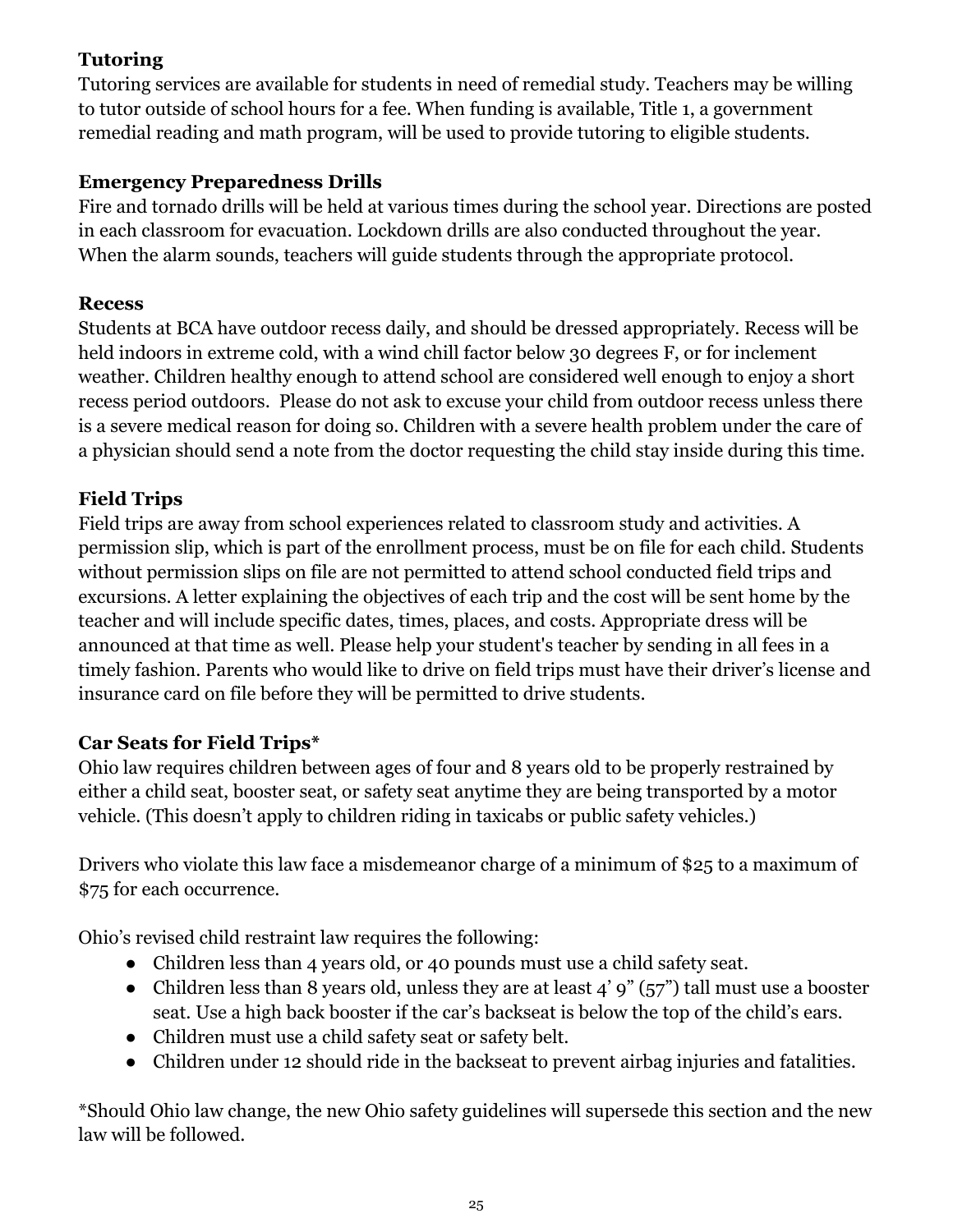#### **School Photographs**

Student portraits will be taken each Fall by a professional photographer and will be available for parents to purchase. All students will be photographed for the yearbook and the student's cumulative files. You will be notified of the dates, costs, and appropriate dress. Yearbooks are on sale in the spring and are delivered to BCA in late summer, which allows end of the year events to be included.

# **Smoking/Tobacco/Vaping Policy**

The School Board of Bethel Christian Academy, in accordance with the Bethel Christian Church Board, has established a tobacco free policy for the grounds of Bethel Christian Church & Academy, which includes the parking lot, the ball fields, and any property owned by Bethel Christian. This policy also prohibits the use of e-cigarettes/vaping on church/school grounds. BCA also requires compliance with this policy during school-sponsored field trips. Students caught breaking this policy will receive a 3-day suspension and face expulsion from BCA.

# **Chewing Gum**

Students are not permitted to chew gum at any time while in the school building.

# **Valuable Items**

Students are not to bring toys, cell phones, electronics, or other valuables to school. BCA will not be responsible for damaged, lost or stolen items. If a student has such items in his possession they will be taken to the office for a parent to pick up.

#### **Class Parties**

Each class will hold scheduled parties throughout the year for special celebrations or holidays. All class parties are held at the teacher's discretion.

# **Birthday Parties**

Parents may send in a small treat to celebrate a student's birthday if arranged previously with the teacher. Please consider a healthy treat as well as any students with allergies before sending in a treat/snack. If a student plans to have a party outside of school that the entire class is not invited to, please use the school directory to contact parents directly rather than distributing invitations in the classroom. Also, please encourage your child not to speak of the party in front of children who are not invited in order to prevent hurt feelings.

# **Lockers**

School lockers are school property and subject to inspection, upon reasonable cause, by administrative authorities. All locks must be combination locks, and students are required to provide teachers with the combination. This is crucial for preparing homework for pickup when absences occur.

# **Public Displays of Affection**

Public displays of affection, as they pertain to dating, are inappropriate. Regardless of relationships, students should keep their hands to themselves while at school.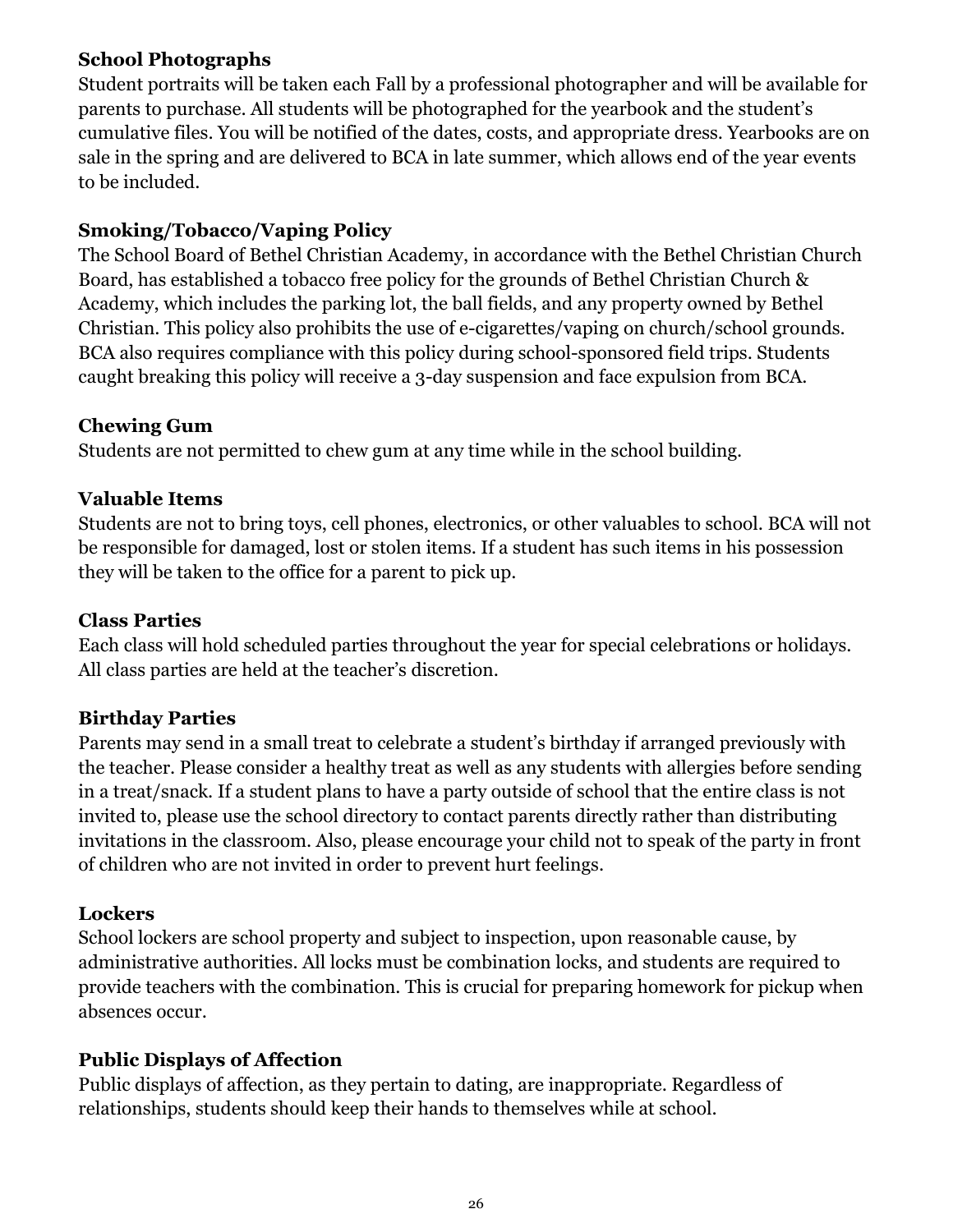#### **Homework**

Students who do not complete their work in class will be required to finish it at home along with any planned homework given by the next school day. Studying for tests, spelling words, and Bible memorization will be a part of daily studies. Special projects and book reports may require additional work at home. Failure to complete assignments on time will negatively affect the student's grade.

# **Proportional Grading for Specials Classes**

Art, Gym, Music, Phys. Ed., Library, Computer

The following formula will help specials grades be weighted appropriately for Middle School students (values for the grade multiplied by the # of days/week the class meets= value points received):

Values of the grade

 $A = 4$  $B = 3$  $C = 2$  $D = 1$  $F = 0$ 

Examples of calculations:

| Student receives a <b>B</b> in Art equals 3<br>Student has art 1 day per week              | $3x1 = 3$ value points         |
|--------------------------------------------------------------------------------------------|--------------------------------|
| Student receives an <b>A</b> in Phys. Ed equals 4<br>Student has Phys. Ed. 2 days per week | $4 x 2 = 8$ value points       |
| Student receives a <b>B</b> in computer<br>Computer is 1 day per week                      | $3x1 = 3$ value points         |
| Student receives <b>A</b> in Math<br>Main subjects should all be worth 5                   | $4 \times 5 = 20$ value points |
| Total value points is 34                                                                   |                                |

34 value points is divided by the number of HOURS invested (the underlined # of days) so… 34 divided by  $9 = 3.77$  grade point average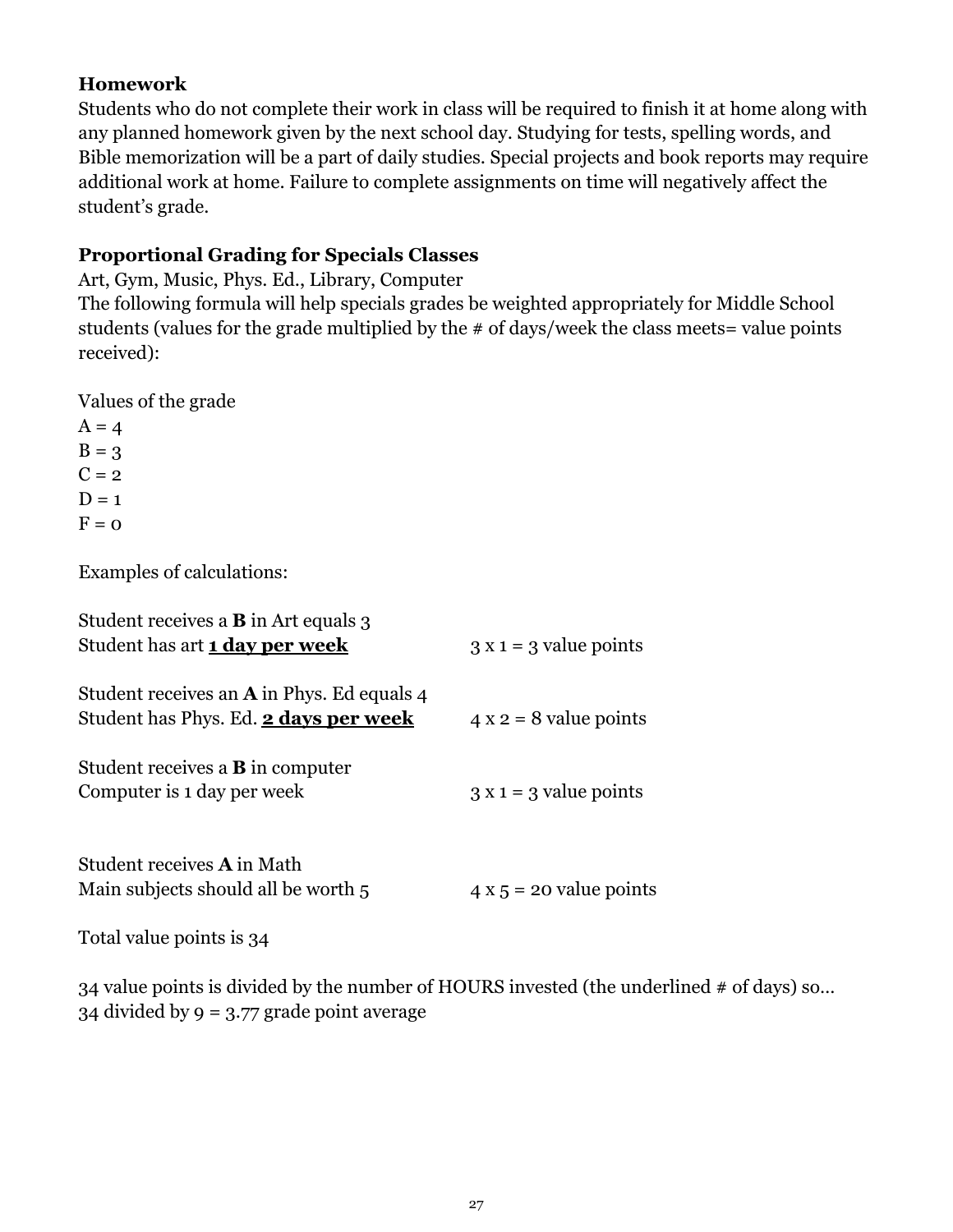# **Computer and Internet Usage Policy**

Students may only use BCA classroom and school computers, networks, and online services for the following acceptable uses:

- Learning activities in support of school instructional objectives
- Research supporting educational programs
- Communications between faculty, staff, students and others outside the containing messages or information, the content of which is not in conflict with this policy and school regulations.

# UNACCEPTABLE USES OF COMPUTERS AND ON-LINE SERVICES

Students may not use BCA computers, networks, and on-line services for unacceptable uses, specifically including, but not limited to, the following:

- Damaging or altering the operation of BCA's computer network services, or interfering with other users' ability to use BCA's computer network services.
- Creating or distributing communications, materials, information, data or images reasonably regarded as threatening, abusive, harassing, discriminatory, obscene, or in violation or inconsistent with any other BCA Board Policy
- Infringing on the rights or liberties of others; using profanity or harassing language as a method to offend or insult others
- Illegal or criminal use of any kind.
- Causing or permitting materials protected by copyright, trademark, service mark, trade name, trade secret, confidentiality or proprietary data, or communications of another, to be uploaded to a computer or information system, published, broadcast, or in any way disseminated without authorization from the owner.
- Installing or maintaining any hardware or executable software not owned or licensed by Bethel Christian Academy. This includes software in the public domain and "shareware."
- Granting access to school computers, networks, and on-line services to individuals not authorized by the BCA School Board, either by intentional conduct such as disclosing passwords, or by unintentional conduct such as failing to log off.
- Conducting commercial, profit-motivated, or partisan political activities not related to Board programs.
- Interfering with other users' ability to district computers, networks, and on-line services; attempting to read, delete, copy, modify, or forge information contained in the files of others users.
- Promoting the use of drugs, alcohol, or tobacco or unethical practices that violate law and Board policy.
- Accessing, viewing, printing, storing, transmitting, disseminating or selling any information by law or subject to privilege or an expectation of policy.